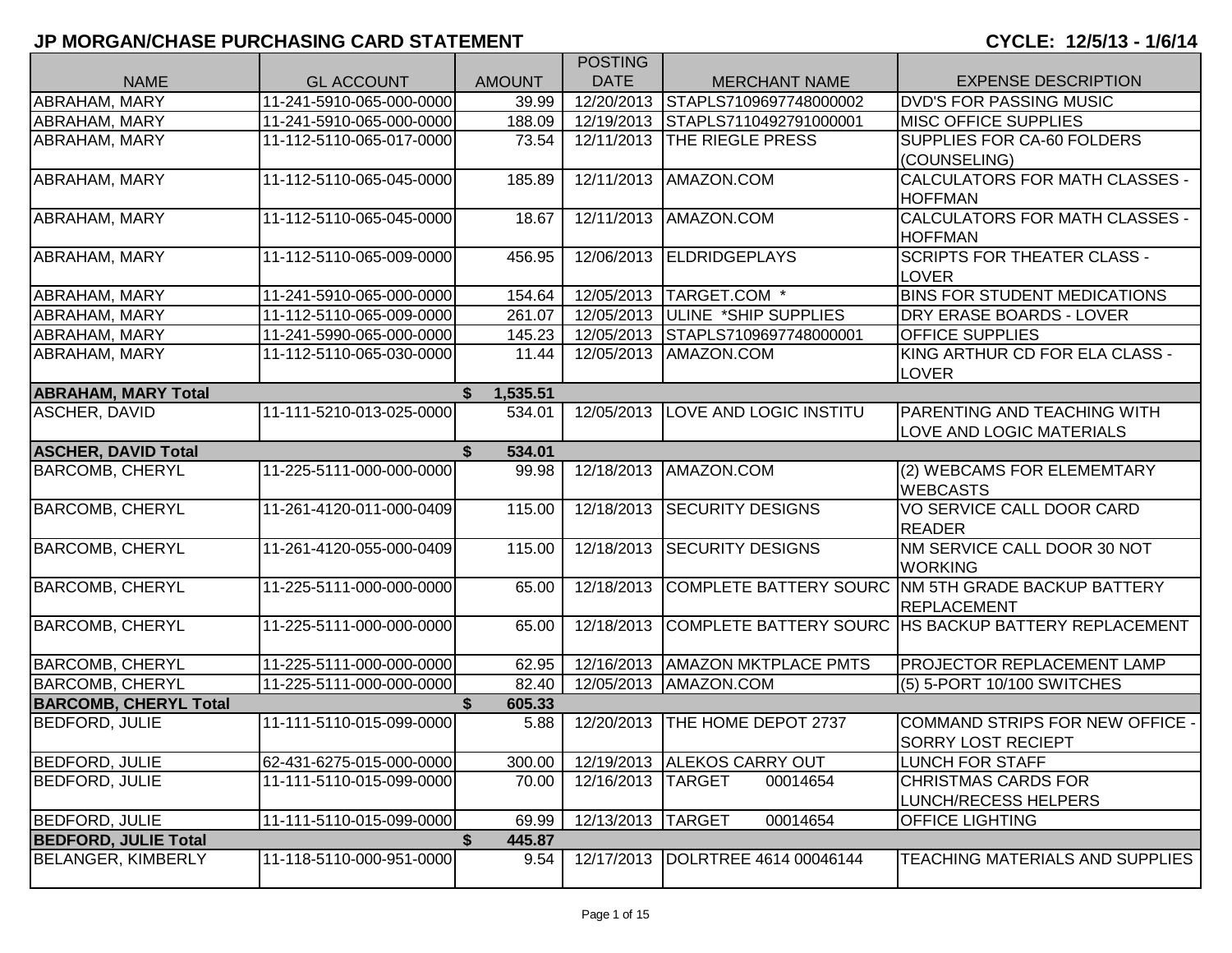|                                 |                          |               | <b>POSTING</b>    |                                     |                                                       |
|---------------------------------|--------------------------|---------------|-------------------|-------------------------------------|-------------------------------------------------------|
| <b>NAME</b>                     | <b>GL ACCOUNT</b>        | <b>AMOUNT</b> | <b>DATE</b>       | <b>MERCHANT NAME</b>                | <b>EXPENSE DESCRIPTION</b>                            |
| <b>BELANGER, KIMBERLY Total</b> |                          | \$.<br>9.54   |                   |                                     |                                                       |
| <b>BENGLE, HOLLY</b>            | 11-351-3220-000-953-0000 | 36.00         |                   | 12/05/2013 APPELBAUM TRAINING INS   | <b>STAFF TRAINING</b>                                 |
| <b>BENGLE, HOLLY Total</b>      |                          | \$<br>36.00   |                   |                                     |                                                       |
| <b>BLANCHARD, EVAN</b>          | 62-431-6239-065-000-0000 | 33.98         | 12/10/2013 TARGET | 00014654                            | UNIFORM PARTS FOR STUDENTS TO                         |
|                                 |                          |               |                   |                                     | <b>BORROW FOR CONCERT.</b>                            |
| <b>BLANCHARD, EVAN</b>          | 62-431-6239-065-000-0000 | 38.92         |                   | 12/06/2013 GCI* WOODWIND            | EQUIPMENT TO REPAIR BASS DRUM.                        |
| <b>BLANCHARD, EVAN Total</b>    |                          | 72.90         |                   |                                     |                                                       |
| <b>BRASIL, SANDRA</b>           | 62-431-6216-055-000-0000 | 62.90         | 01/06/2014        | CAROLINA BIOLOGIC SUPP              | POND MIXTURE FOR CAMP POND LIFE                       |
| <b>BRASIL, SANDRA</b>           | 11-111-5110-055-070-0000 | 67.36         |                   | 12/31/2013 SSI*SCHOOL SPECIALTY     | <b>SOCIAL STUDIES SUPPLIES</b>                        |
| <b>BRASIL, SANDRA</b>           | 62-431-6275-055-000-0000 | 67.94         |                   | 12/30/2013   AMAZON MKTPLACE PMTS   | <b>CUTTING GRID FOR CAMP HATS</b>                     |
| <b>BRASIL, SANDRA</b>           | 62-431-6275-055-000-0000 | 255.17        | 12/23/2013        | <b>DBC*BLICK ART MATERIAL</b>       | CANVAS FOR ARTWORK FOR OFFICE                         |
|                                 |                          |               |                   |                                     | <b>AND HALLWAY</b>                                    |
| <b>BRASIL, SANDRA</b>           | 62-431-6216-055-000-0000 | 105.93        |                   | 12/20/2013   AMAZON.COM             | ROTARY CUTTERS FOR CAMP HATS                          |
| <b>BRASIL, SANDRA</b>           | 62-431-6216-055-000-0000 | 24.58         |                   | 12/19/2013   AMAZON.COM             | SEWING RULER FOR CAMP HATS                            |
| <b>BRASIL, SANDRA</b>           | 11-241-5910-055-000-0000 | 44.93         |                   | 12/16/2013   AMAZON.COM             | SPACE HEATER FOR OFFICE FOR                           |
|                                 |                          |               |                   |                                     | <b>BACK CONFERENCE ROOMS WHEN</b>                     |
|                                 |                          |               |                   |                                     | THERE IS PARENT MEETINGS.                             |
| <b>BRASIL, SANDRA</b>           | 11-111-5110-055-025-0000 | 48.69         |                   | 12/16/2013 AMAZON.COM               | REPLACEMENT OF STOLEN                                 |
|                                 |                          |               |                   |                                     | <b>CLASSROOM ITEM</b>                                 |
| <b>BRASIL, SANDRA</b>           | 11-111-5110-055-025-0000 | 36.01         |                   | 12/11/2013 WALMART.COM              | <b>BOOK CABINET FOR DUTHIES ROOM</b>                  |
| <b>BRASIL, SANDRA</b>           | 62-431-6216-055-000-0000 | 62.90         |                   | 12/10/2013 CAROLINA BIOLOGICAL SP   | PROTOZOA AND ALGAE FOR CAMP<br>POND LIFE              |
| <b>BRASIL, SANDRA</b>           | 62-431-6275-055-000-0000 | 323.70        |                   | 12/09/2013   AMAZON MKTPLACE PMTS   | <b>WIRELESS MICROPHONE FOR</b>                        |
|                                 |                          |               |                   |                                     | LUNCHROOM SPEAKER SYSTEM                              |
| <b>BRASIL, SANDRA</b>           | 11-222-5310-055-000-0000 | 749.00        |                   | 12/06/2013 JUNIOR LIBRARY GUI       | <b>BOOKS FOR 5/6 MEDIA CENTER</b>                     |
| <b>BRASIL, SANDRA Total</b>     |                          | 1,849.11      |                   |                                     |                                                       |
| <b>BRATNEY, BETHANY</b>         | 11-222-5310-071-000-0000 | 312.43        |                   | 12/23/2013   AMAZON.COM             | NEW MATERIALS FOR THE LMC                             |
| <b>BRATNEY, BETHANY</b>         | 11-222-5310-071-000-0000 | 289.89        |                   | 12/20/2013   PUBLIC BROADCASTING SV | NEW DVD MATERIALS FOR THE LMC                         |
| <b>BRATNEY, BETHANY</b>         | 11-222-5990-071-000-0000 | 52.98         |                   | 12/19/2013   AMAZON MKTPLACE PMTS   | <b>NEW MATERIALS FOR THE LMC</b>                      |
| <b>BRATNEY, BETHANY</b>         | 11-222-5310-071-000-0000 | 28.78         | 12/09/2013        | <b>INEXT CHAPTER BOOKSTORE</b>      | <b>INEW SERIES INSTALLMENTS FOR THE</b><br><b>LMC</b> |
| <b>BRATNEY, BETHANY</b>         | 11-222-5310-071-000-0000 | 67.88         |                   | 12/09/2013   AMAZON MKTPLACE PMTS   | ART MATERIALS FOR THE LMC                             |
| <b>BRATNEY, BETHANY</b>         | 11-222-5310-071-000-0000 | 82.75         |                   | 12/09/2013   AMAZON.COM             | <b>MATERIALS FOR THE LMC</b>                          |
| <b>BRATNEY, BETHANY Total</b>   |                          | \$<br>834.71  |                   |                                     |                                                       |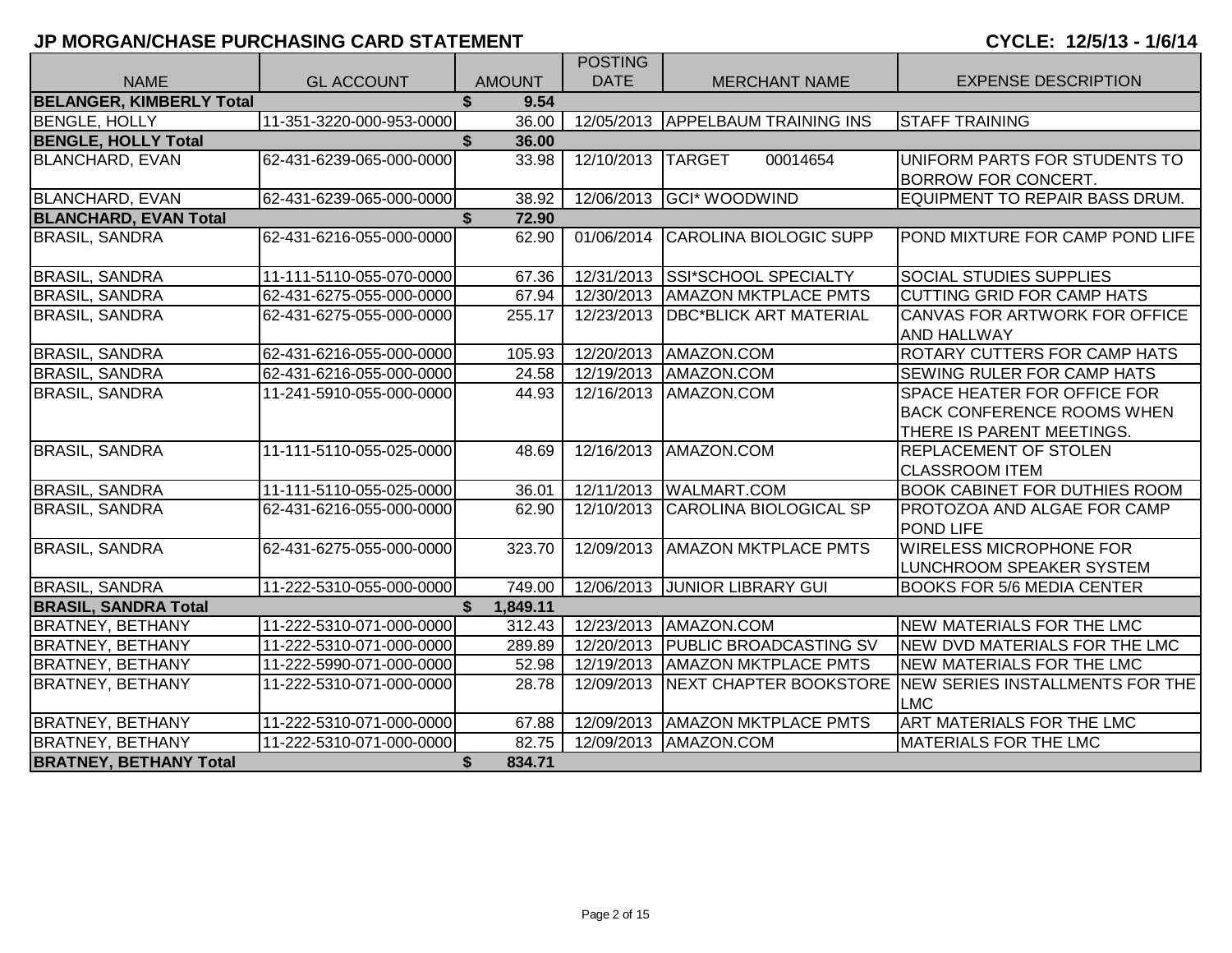|                                                        |                                                      |                 | <b>POSTING</b> |                                                      |                                      |
|--------------------------------------------------------|------------------------------------------------------|-----------------|----------------|------------------------------------------------------|--------------------------------------|
| <b>NAME</b>                                            | <b>GL ACCOUNT</b>                                    | <b>AMOUNT</b>   | <b>DATE</b>    | <b>MERCHANT NAME</b>                                 | <b>EXPENSE DESCRIPTION</b>           |
| <b>BRAUN, LISA</b>                                     | 11-112-5110-065-065-0000                             | 35.93           | 01/06/2014     | <b>BOOK CLOSEOUTS.COM</b>                            | <b>READING FOR PLEASURE BOOKS.</b>   |
|                                                        |                                                      |                 |                |                                                      | <b>INFORMATION TEXTS, AND</b>        |
|                                                        |                                                      |                 |                |                                                      | CALENDARS FOR THE CLASSROOM          |
|                                                        |                                                      |                 |                |                                                      | (STUDENT USE) IN FIELDS OF STUDY     |
|                                                        |                                                      |                 |                |                                                      | RELATED TO THE CONTENT               |
|                                                        |                                                      |                 |                |                                                      | (CHEMISTRY, WEATHER,                 |
|                                                        |                                                      |                 |                |                                                      | <b>ENVIRONMENTAL SCIENCE).</b>       |
| <b>BRAUN, LISA</b>                                     | 11-112-5110-065-065-0000                             | 19.99           |                | 12/30/2013   NAT* GEOGRAPHIC MAG                     | NATIONAL GEOGRAPHIC                  |
|                                                        |                                                      |                 |                |                                                      | SUBSCRIPTION (TWO COPIES/MONTH)      |
|                                                        |                                                      |                 |                |                                                      | FOR STUDENTS TO PROMOTE              |
|                                                        |                                                      |                 |                |                                                      | <b>READING FOR PLEASURE AND</b>      |
|                                                        |                                                      |                 |                |                                                      | <b>INFORMATION IN THE CONTENT</b>    |
|                                                        |                                                      |                 |                |                                                      | AREA.                                |
| <b>BRAUN, LISA</b>                                     | 11-112-5110-065-065-0000                             | 9.90            |                | 12/13/2013 MEIJER INC #122<br>Q01                    | <b>LIGHT BULBS FOR HEAT TRANSFER</b> |
|                                                        |                                                      |                 |                |                                                      | LAB- WILL USE LATER FOR SOUND        |
|                                                        |                                                      |                 |                |                                                      | AND LIGHT UNIT ACTIVITIES.           |
| <b>BRAUN, LISA</b>                                     | 11-112-5110-065-065-0000                             | 9.51            | 12/11/2013     | MEIJER INC #122<br>Q01                               | <b>BALLOON FOR AIR PRESSURE/AIR</b>  |
|                                                        |                                                      |                 |                |                                                      | <b>MASS ACTIVITY.</b>                |
| <b>BRAUN, LISA Total</b>                               |                                                      | 75.33           |                |                                                      |                                      |
| <b>BUNKER, JEFFREY</b>                                 | 11-261-5993-014-000-0000                             | 744.00          |                | 01/06/2014 MARKS OUTDOOR POWER EQGRNDS PV SNOWBLOWER |                                      |
| <b>BUNKER, JEFFREY</b>                                 | 11-261-4290-000-000-0000                             | 178.80          |                | 12/26/2013   PENSKE TRK LSG 059110                   | <b>MTCE TRUCK RENTAL</b>             |
| <b>BUNKER, JEFFREY</b>                                 | 11-261-5710-000-000-0000                             | 18.02           |                | 12/24/2013   MARATHON PETRO144568                    | <b>MTCE GAS FOR RENTAL TRUCK</b>     |
| <b>BUNKER, JEFFREY</b>                                 | 11-261-5993-000-000-0000                             | (79.50)         |                | 12/18/2013   ANGELO'S WHOLESALE                      | <b>GRNDS RETURNED PART</b>           |
| <b>BUNKER, JEFFREY</b>                                 | 11-261-5993-000-000-0000                             | 107.30          |                | 12/17/2013   ANGELO'S WHOLESALE                      | <b>GRNDS PLOW REPAIR PARTS</b>       |
| <b>BUNKER, JEFFREY</b>                                 | 11-261-5992-000-000-0000                             | 123.34          |                | 12/12/2013   THE HOME DEPOT 2737                     | MTCE TOOLS, LOADER & SALT SHED       |
|                                                        |                                                      |                 |                |                                                      | <b>REPAIRS</b>                       |
| <b>BUNKER, JEFFREY</b>                                 | 11-261-5992-005-000-0000                             | 27.88           |                | 12/06/2013 THE HOME DEPOT 2704                       | <b>MTCE SUPPLIES</b>                 |
| <b>BUNKER, JEFFREY Total</b>                           |                                                      | 1,119.84        |                |                                                      |                                      |
| <b>BURNHAM, SUSAN</b>                                  | 62-431-6275-011-000-0000                             | 66.00           | 12/05/2013     | <b>TLF VILLAGE GREEN FLOR</b>                        | <b>FLOWERS SENT ON BEHALF OF THE</b> |
|                                                        |                                                      |                 |                |                                                      | <b>STAFF FOR A STUDENTS MOTHER</b>   |
|                                                        |                                                      |                 |                |                                                      | WHO DIED.                            |
| <b>BURNHAM, SUSAN Total</b><br><b>BURRIS, MARGARET</b> |                                                      | \$<br>66.00     |                | 12/27/2013   DUNCAN DISPOSAL SYSTEM                  | <b>RECYCLING FEE</b>                 |
| <b>BURRIS, MARGARET</b>                                | 62-431-6275-012-000-0000<br>11-111-5110-012-025-0000 | 20.00<br>171.38 |                | 12/06/2013 SSI*SCHOOL SPECIALTY                      | <b>KRAFT PAPER ROLLS</b>             |
| <b>BURRIS, MARGARET Total</b>                          |                                                      | 191.38<br>\$    |                |                                                      |                                      |
| <b>CANALES, BETH</b>                                   | 11-113-5110-071-044-0000                             | 67.62           | 12/20/2013     | MEIJER INC #054<br>Q01                               | <b>CLASSROOM SUPPLIES, CHRISTMAS</b> |
|                                                        |                                                      |                 |                |                                                      | <b>COOKIE LAB</b>                    |
| <b>CANALES, BETH</b>                                   | 11-113-5110-071-044-0000                             | 124.02          |                | 12/13/2013   MEIJER INC #054<br>Q01                  | <b>RESTAURAUNT PROJECT FOOD LAB</b>  |
| <b>CANALES, BETH Total</b>                             |                                                      | \$<br>191.64    |                |                                                      |                                      |
| <b>CARTER, NICOLE</b>                                  | 11-221-3220-000-414-0000                             | 100.00          |                | 12/10/2013   METRO AIRPORT PARKING                   | <b>CONFERENCE PARKING</b>            |
| CARTER, NICOLE                                         | 11-221-3220-000-414-0000                             | 477.12          |                | 12/09/2013   TRADEWINDS GRAND B                      | <b>CONFERENCE LODGING</b>            |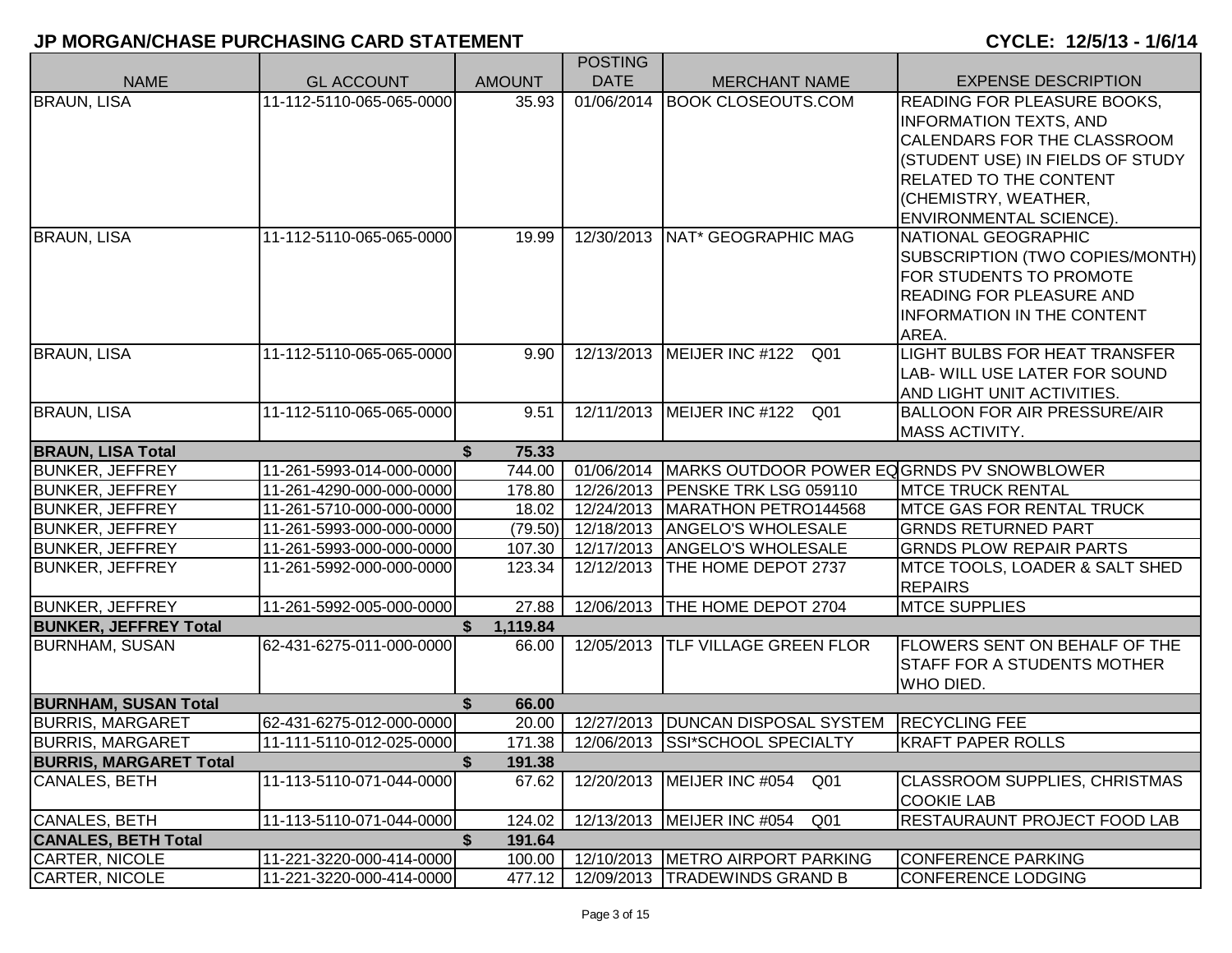|                                  |                          |               | <b>POSTING</b>         |                                         |                                                                  |
|----------------------------------|--------------------------|---------------|------------------------|-----------------------------------------|------------------------------------------------------------------|
| <b>NAME</b>                      | <b>GL ACCOUNT</b>        | <b>AMOUNT</b> | <b>DATE</b>            | <b>MERCHANT NAME</b>                    | <b>EXPENSE DESCRIPTION</b>                                       |
| <b>CARTER, NICOLE</b>            | 11-221-3220-000-414-0000 | 86.83         | 12/09/2013             | <b>MAD FISH</b>                         | <b>CONFERENCE MEAL</b>                                           |
| <b>CARTER, NICOLE</b>            | 11-221-3220-000-414-0000 | 104.17        |                        | 12/09/2013 CAFE LUNA SNAP INC           | <b>CONFERENCE MEAL</b>                                           |
| <b>CARTER, NICOLE</b>            | 11-221-3220-000-414-0000 | 15.25         |                        | 12/06/2013   FLYING BRIDGE              | DINNER AT RESTAURANT FIRST                                       |
|                                  |                          |               |                        |                                         | <b>NIGHT</b>                                                     |
| <b>CARTER, NICOLE</b>            | 11-221-3220-000-414-0000 | 8.57          | 12/06/2013 <b>DELI</b> |                                         | <b>CONFERENCE MEAL</b>                                           |
| <b>CARTER, NICOLE</b>            | 11-221-3220-000-414-0000 | 25.00         |                        |                                         | 12/05/2013 SUPERSHUTTLE-EXECUCART TRANSPORTATION TO THE IB HOTEL |
| <b>CARTER, NICOLE Total</b>      |                          | 816.94        |                        |                                         |                                                                  |
| CIANCIO, WANDA                   | 11-225-4120-000-000-0000 | 208.50        |                        | 12/13/2013 THE POD DROP OF NO           | <b>IPAD REPAIR</b>                                               |
| CIANCIO, WANDA                   | 11-225-4120-000-000-0000 | 141.75        |                        | 12/13/2013 THE POD DROP OF NO           | <b>IPAD REPAIR</b>                                               |
| CIANCIO, WANDA                   | 11-225-5111-000-000-0000 | 299.88        |                        | 12/09/2013 MEIJER INC #122 Q01          | <b>IPAD KEYBOARDS</b>                                            |
| CIANCIO, WANDA                   | 11-225-5111-000-000-0000 | 74.97         |                        | 12/09/2013   MEIJER INC #054<br>Q01     | <b>IPAD KEYBOARDS</b>                                            |
| <b>CIANCIO, WANDA Total</b>      |                          | \$<br>725.10  |                        |                                         |                                                                  |
| CIANFERRA, LINDA                 | 11-131-5110-000-000-6710 | 203.13        | 12/13/2013             | STAPLS7110038440000001                  | OFFICE SUPPLIES - COMMUNITY ED                                   |
| CIANFERRA, LINDA                 | 11-226-5910-000-012-0000 | 211.98        |                        | 12/11/2013 SAMSCLUB #6657               | POPCORN MACHINE FOR STUDENTS                                     |
| CIANFERRA, LINDA                 | 11-226-5910-000-012-0000 | 57.70         | 12/06/2013             | <b>COTTAGE INN PIZZA-NOVI</b>           | <b>GUEST SPEAKER CIA AGENT DINNER</b>                            |
|                                  |                          |               |                        |                                         | <b>FOR STUDENTS</b>                                              |
| <b>CIANFERRA, LINDA Total</b>    |                          | \$<br>472.81  |                        |                                         |                                                                  |
| <b>COOLMAN, ROBERT</b>           | 11-261-5992-000-000-0000 | 118.00        |                        | 12/13/2013   THE HOME DEPOT 2737        | <b>MTCE TOOLS</b>                                                |
| <b>COOLMAN, ROBERT Total</b>     |                          | S.<br>118.00  |                        |                                         |                                                                  |
| <b>DIATIKAR, CHRISTINE</b>       | 62-431-6097-020-000-0000 | 5,669.00      | 01/06/2014             | HOWELL CONFERENCE AND                   | 12/16/13 TRIP                                                    |
| <b>DIATIKAR, CHRISTINE</b>       | 62-431-6238-065-000-0000 | 8,905.66      | 12/23/2013             | <b>CENTURY RESOURCES</b>                | <b>FUNDRAISER</b>                                                |
| <b>DIATIKAR, CHRISTINE</b>       | 62-431-6243-065-000-0000 | 8,925.02      |                        | 12/23/2013 CENTURY RESOURCES            | <b>FUNDRAISER</b>                                                |
| <b>DIATIKAR, CHRISTINE</b>       | 11-252-5910-000-000-0000 | (3.30)        |                        | 12/23/2013 STAPLS7110535917001001       | <b>OFFICE SUPPLY CREDIT</b>                                      |
| <b>DIATIKAR, CHRISTINE</b>       | 11-271-5730-000-000-0000 | 368.95        | 12/23/2013             | CORRIGAN OIL #2 - BRI                   | 11/6/13 TERRA DEF                                                |
| DIATIKAR, CHRISTINE              | 11-271-5710-000-000-0000 | 22,585.89     |                        | 12/23/2013 CORRIGAN OIL #2 - BRI        | 12/5/13 DIESEL, 7502 GAL                                         |
| <b>DIATIKAR, CHRISTINE</b>       | 11-293-4910-000-000-0000 | 3,054.55      | 12/23/2013             | <b>PLYMOUTH NOVI 155</b>                | PO 24225, 11/13 SERVICES                                         |
| <b>DIATIKAR, CHRISTINE</b>       | 62-431-6275-015-000-0000 | 6,995.18      | 12/23/2013             | <b>FOLLETT LIBRARY RES</b>              | PO 24742 BOOK FAIR ORDER                                         |
| <b>DIATIKAR, CHRISTINE</b>       | 11-252-5910-000-000-0000 | 57.50         |                        | 12/20/2013 STAPLS7110535917000001       | <b>OFFICE SUPPLIES</b>                                           |
| <b>DIATIKAR, CHRISTINE</b>       | 11-252-5910-000-000-0000 | 54.54         | 12/18/2013             | STAPLS7110395313000001                  | OFFICE SUPPLIES                                                  |
| <b>DIATIKAR, CHRISTINE</b>       | 11-271-5710-000-000-0000 | 23,588.01     | 12/16/2013             | CORRIGAN OIL #2 - BRI                   | 11/1/13 DIESEL, 7501 GAL                                         |
| <b>DIATIKAR, CHRISTINE</b>       | 62-431-6239-065-000-0000 | 17,038.44     | 12/12/2013             | <b>CENTURY RESOURCES</b>                | <b>FUNDRAISER</b>                                                |
| <b>DIATIKAR, CHRISTINE</b>       | 11-113-5110-071-050-0000 | 618.98        | 12/11/2013             | J W PEPPER                              | PO 24226, MUSIC                                                  |
| <b>DIATIKAR, CHRISTINE</b>       | 11-111-5110-015-099-0000 | 884.83        | 12/10/2013             | <b>SSI*SCHOOL SPECIALTY</b>             | DF-PO 24663/24910 SUPPLIES                                       |
| <b>DIATIKAR, CHRISTINE</b>       | 11-111-5110-013-010-0000 | 77.81         |                        | 12/10/2013 SSI*SCHOOL SPECIALTY         | <b>NW-SUPPLIES</b>                                               |
| <b>DIATIKAR, CHRISTINE</b>       | 62-431-6275-015-000-0000 | 2,790.00      |                        | 12/06/2013 APL*APPLEONLINESTOREUS IPADS |                                                                  |
| <b>DIATIKAR, CHRISTINE</b>       | 11-111-5110-011-010-0000 | 689.42        | 12/05/2013             | <b>DBC*BLICK ART MATERIAL</b>           | PO 24810, ART SUPPLIES                                           |
| <b>DIATIKAR, CHRISTINE</b>       | 11-111-5110-011-025-0000 | 105.26        |                        | 12/05/2013   DBC*BLICK ART MATERIAL     | PO 24810, ART SUPPLIES                                           |
| <b>DIATIKAR, CHRISTINE Total</b> |                          | \$102,405.74  |                        |                                         |                                                                  |
| <b>DINKELMANN, KATY</b>          | 62-431-6129-071-000-0000 | 380.00        | 01/03/2014             | KIDS ARTISTIC REVUE IN                  | <b>COMPETITION ENTRY FEES FOR</b>                                |
|                                  |                          |               |                        |                                         | <b>COMPANY</b>                                                   |
| <b>DINKELMANN, KATY</b>          | 62-431-6129-071-000-0000 | 4,225.00      |                        | 12/17/2013   KIDS ARTISTIC REVUE IN     | <b>COMPETITON ENTRY FEES</b>                                     |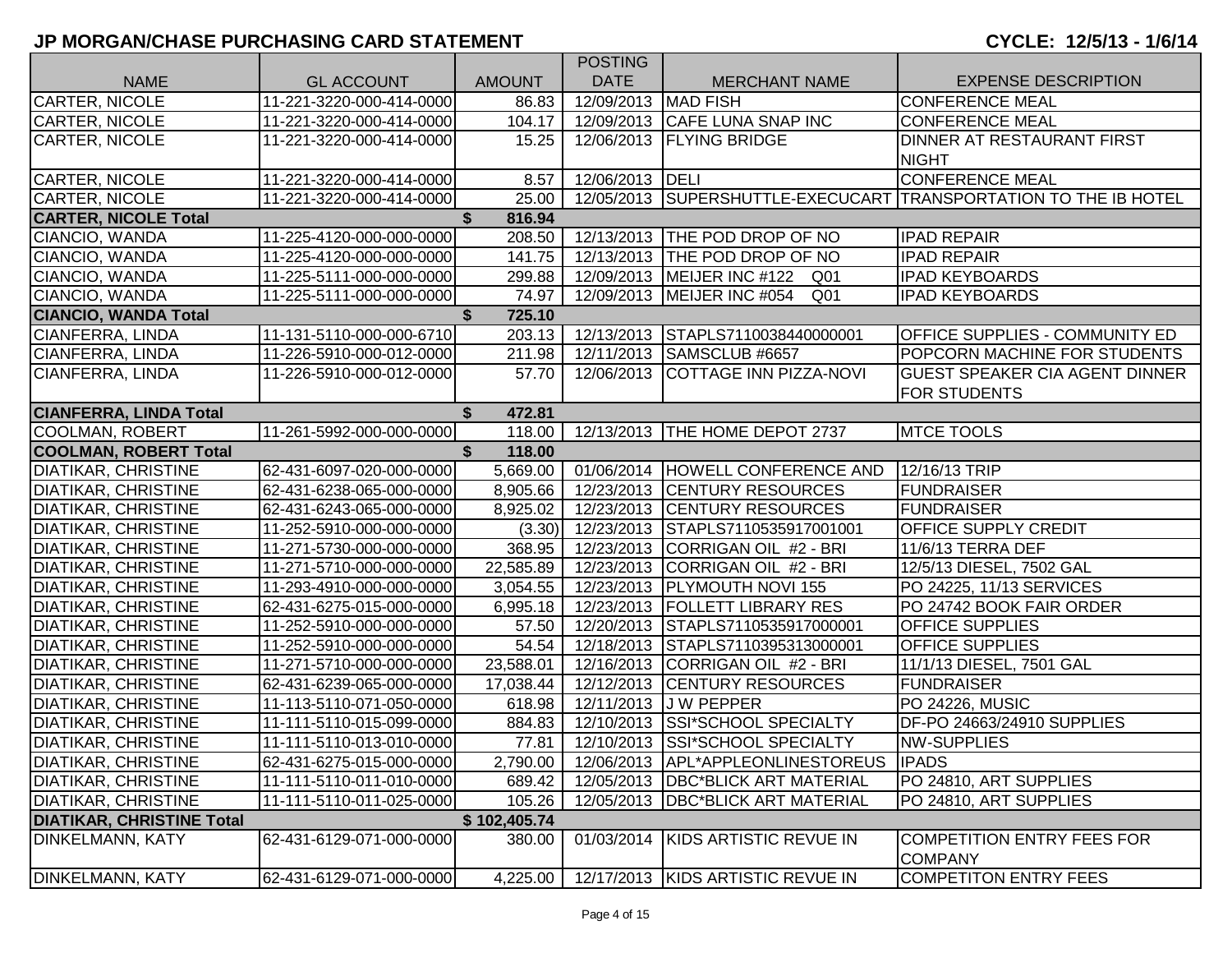|                               |                          |                       | <b>POSTING</b> |                                            |                                            |
|-------------------------------|--------------------------|-----------------------|----------------|--------------------------------------------|--------------------------------------------|
| <b>NAME</b>                   | <b>GL ACCOUNT</b>        | <b>AMOUNT</b>         | <b>DATE</b>    | <b>MERCHANT NAME</b>                       | <b>EXPENSE DESCRIPTION</b>                 |
| <b>DINKELMANN, KATY</b>       | 62-431-6129-071-000-0000 | (324.95)              | 12/11/2013     | MODCLOTH INC.                              | <b>RETURN OF DRESSES THAT WE DID</b>       |
|                               |                          |                       |                |                                            | NOT NEED FOR COMPANY COSTUMES              |
|                               |                          |                       |                |                                            |                                            |
| <b>DINKELMANN, KATY Total</b> |                          | 4,280.05<br>S.        |                |                                            |                                            |
| <b>DRAGOO, MICHAEL</b>        | 11-261-5992-071-000-0000 | 97.30                 | 01/06/2014     | DOWNRIVER REFRIG SUP C                     | <b>HS BAND ROOM AIR HANDLER HOT</b>        |
|                               |                          |                       |                |                                            | <b>WATER PUMP</b>                          |
| <b>DRAGOO, MICHAEL</b>        | 11-261-5992-014-000-0000 | 163.99                |                | 01/03/2014 DOWNRIVER REFRIG SUP C          | <b>PV SOUTH BOILERS</b>                    |
| <b>DRAGOO, MICHAEL</b>        | 11-261-4120-000-000-0000 | 4,364.24              |                | 01/03/2014   W.W. WILLIAMS                 | <b>RED DIESEL DUMP TRUCK</b>               |
|                               |                          |                       |                |                                            | <b>TRANSMISSION</b>                        |
| <b>DRAGOO, MICHAEL</b>        | 11-261-5992-000-000-0000 | 262.00                |                | 12/30/2013 WW GRAINGER                     | <b>MTCE SALT BUCKETS &amp; SUPPLIES</b>    |
| <b>DRAGOO, MICHAEL</b>        | 11-261-5991-000-000-0000 | $\overline{5,}115.60$ |                | 12/20/2013   ANGELO'S WHOLESALE            | <b>MTCE SALT FOR BUILDINGS</b>             |
| <b>DRAGOO, MICHAEL</b>        | 41-261-4110-015-000-4449 | 3,638.25              |                | 12/18/2013   DE-CAL INC                    | DF CHILLERS #1 & 2                         |
| <b>DRAGOO, MICHAEL</b>        | 11-261-5992-000-000-0000 | 353.64                |                | 12/12/2013 WW GRAINGER                     | <b>MTCE TOOLS</b>                          |
| <b>DRAGOO, MICHAEL</b>        | 11-261-5992-000-000-0000 | 73.20                 |                | 12/09/2013 WW GRAINGER                     | <b>MTCE STOCK LUBE</b>                     |
| <b>DRAGOO, MICHAEL</b>        | 41-261-4110-014-000-4449 | 12,938.00             | 12/05/2013     | <b>FERNDALE ELECTRIC</b>                   | <b>PV EXTERIOR LIGHTS</b>                  |
| <b>DRAGOO, MICHAEL Total</b>  |                          | \$27,006.22           |                |                                            |                                            |
| <b>EASON, CHRISTINE</b>       | 11-351-5110-000-953-0000 | 13.96                 |                | 12/23/2013   MEIJER INC #122<br>Q01        | <b>MATERIALS</b>                           |
| <b>EASON, CHRISTINE</b>       | 11-351-5110-000-953-0000 | 34.28                 | 12/13/2013     | <b>MICHAELS STORES 3744</b>                | <b>WINTER CRAFTS</b>                       |
| <b>EASON, CHRISTINE</b>       | 11-351-5110-000-953-0000 | 6.00                  | 12/11/2013     | DOLRTREE 1895 00018952                     | <b>CRAFT SUPPLIES - PEPPERMINTS</b>        |
| <b>EASON, CHRISTINE</b>       | 11-351-5110-000-953-0000 | 3.92                  |                | 12/05/2013   WAL-MART #5893                | <b>CANDY CANES FOR CRAFT</b>               |
| <b>EASON, CHRISTINE Total</b> |                          | \$<br>58.16           |                |                                            |                                            |
| <b>FALLONE, MARIA</b>         | 11-252-7912-000-000-0000 | (125.00)              | 12/26/2013     | <b>FRAUD CREDIT</b>                        | NOT FRAUD AMOUNT I INDICATED               |
|                               |                          |                       |                |                                            | THAT ON THE FRAUD FORM I EMAILED           |
|                               |                          |                       |                |                                            | TO JPMORGAN CHASE                          |
| <b>FALLONE, MARIA</b>         | 62-431-6273-014-000-0000 | (365.06)              |                | 12/26/2013   FRAUD CREDIT                  | <b>WALMART FRAUD---</b>                    |
| <b>FALLONE, MARIA</b>         | 11-111-5110-014-060-0000 | 81.84                 |                | 12/20/2013   AMAZON.COM                    | <b>STAFF LITERACY LIBRARY</b>              |
| <b>FALLONE, MARIA</b>         | 11-111-5110-014-025-0000 | 125.00                |                | 12/19/2013 L B OFFICE SUPPLIERS I          | <b>TONER</b>                               |
| <b>FALLONE, MARIA</b>         | 62-431-6275-014-000-0000 | 237.44                |                | 12/19/2013   PRINTNOLOGY, INC.             | <b>SPIRIT WEAR</b>                         |
| <b>FALLONE, MARIA</b>         | 11-252-7912-000-000-0000 | 365.06                | 12/18/2013     | <b>WALMART.COM</b>                         | <b>FRAUDULENT CHARGES</b>                  |
| <b>FALLONE, MARIA</b>         | 62-431-6275-014-000-0000 | 75.00                 | 12/16/2013     | PANERA BREAD #667                          | <b>GIFT CARDS FOR PARENT</b>               |
|                               |                          |                       |                |                                            | <b>VOLUNTEERS</b>                          |
| <b>FALLONE, MARIA</b>         | 62-431-6275-014-000-0000 | 100.00                |                | 12/16/2013   PANERA BREAD #667             | <b>GIFT CARDS FOR THE PARENT</b>           |
|                               |                          |                       |                |                                            | <b>VOLUNTEERS</b>                          |
| <b>FALLONE, MARIA</b>         | 11-111-5110-014-025-0000 | 239.07                |                | 12/11/2013 SSI*SCHOOL SPECIALTY            | POSTER BOARD AND GLUE STICKS               |
| <b>FALLONE, MARIA</b>         | 11-111-5110-014-010-0000 | 378.41                | 12/05/2013     | <b>DBC*BLICK ART MATERIAL</b>              | ART MATERIALS AMOUNT SHOULD                |
|                               |                          |                       |                |                                            | <b>ONLY BE 356.98</b>                      |
| <b>FALLONE, MARIA Total</b>   |                          | 1,111.76<br>\$        |                |                                            |                                            |
| <b>FULAR, JAMES</b>           |                          |                       |                | MARKS OUTDOOR POWER EQVO SNOWBLOWER REPAIR |                                            |
|                               | 11-261-4910-011-000-0000 | 261.97                | 12/26/2013     |                                            |                                            |
| <b>FULAR, JAMES</b>           | 11-261-5710-000-000-0000 | 98.38                 |                | 12/20/2013 SAMSCLUB 6657 GAS               | <b>GAS FOR HS, PV, VO &amp; PLOW TRUCK</b> |
| <b>FULAR, JAMES</b>           | 11-261-5993-000-000-0000 | 304.05                | 12/17/2013     | <b>CANFIELD EQUIPMENT SER</b>              | <b>GRNDS PLOW REPAIR 2005 FORD F-</b>      |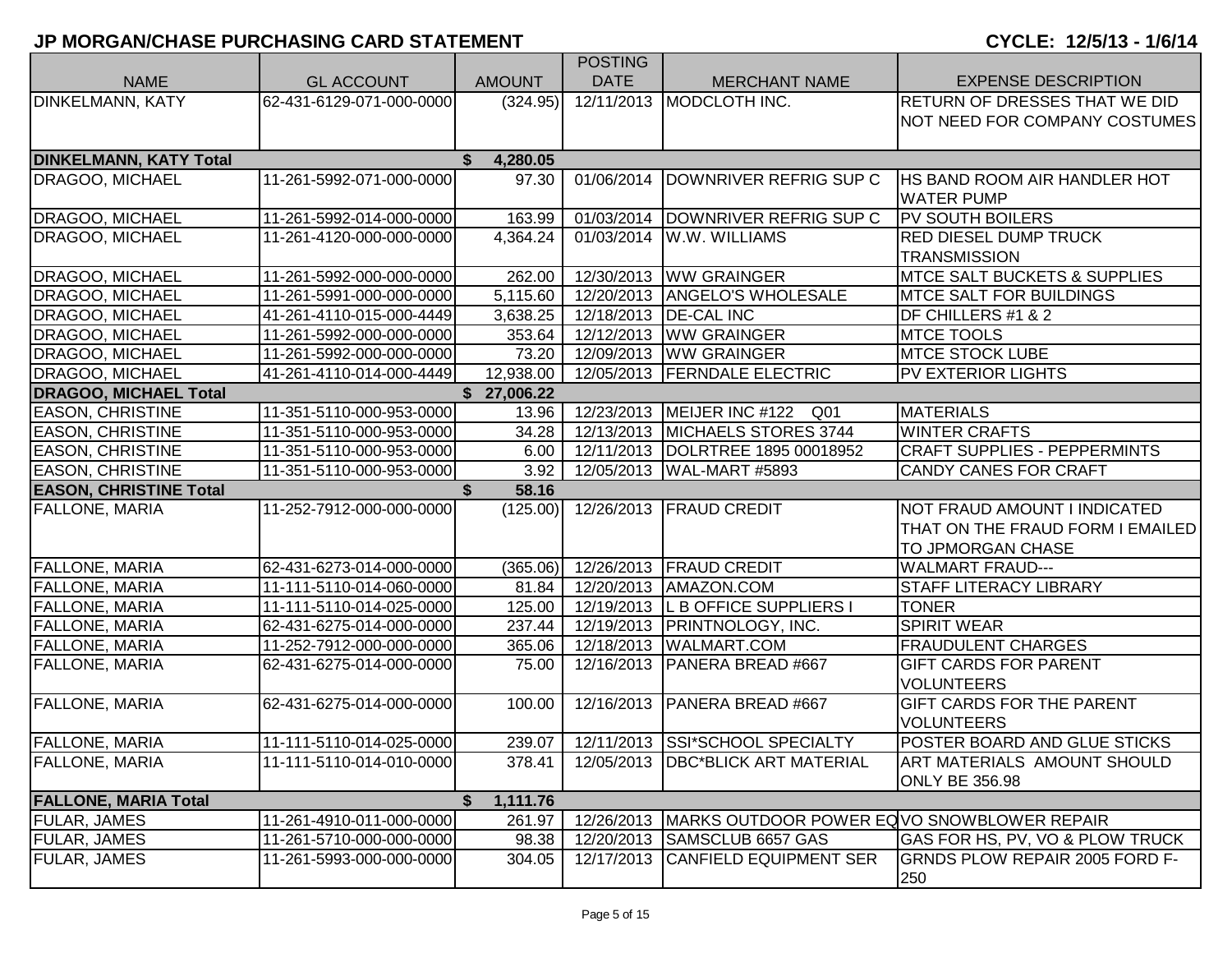|                                                 |                          |                | <b>POSTING</b>          |                                   |                                                        |
|-------------------------------------------------|--------------------------|----------------|-------------------------|-----------------------------------|--------------------------------------------------------|
| <b>NAME</b>                                     | <b>GL ACCOUNT</b>        | <b>AMOUNT</b>  | <b>DATE</b>             | <b>MERCHANT NAME</b>              | <b>EXPENSE DESCRIPTION</b>                             |
| FULAR, JAMES                                    | 11-261-5993-000-000-0000 | 30.96          | 12/16/2013              |                                   | MARKS OUTDOOR POWER EQGRNDS Z-MOWER MTCE PARTS         |
| <b>FULAR, JAMES</b>                             | 11-261-5993-000-000-0000 | 228.29         | 12/12/2013              |                                   | MARKS OUTDOOR POWER EQGRNDS Z-MOWERS OIL, AIR FILTERS, |
|                                                 |                          |                |                         |                                   | <b>MISC. PARTS</b>                                     |
| <b>FULAR, JAMES</b>                             | 11-261-5993-000-000-0000 | 23.94          |                         | 12/05/2013   THE HOME DEPOT 2737  | <b>GRNDS FIELDS</b>                                    |
| <b>FULAR, JAMES</b>                             | 11-261-5730-000-000-0000 | 12.97          | 12/05/2013              | THE HOME DEPOT 2737               | <b>MTCE DUMP TRUCK SIDE BOARD</b>                      |
| <b>FULAR, JAMES Total</b>                       |                          | 960.56         |                         |                                   |                                                        |
| <b>FURLOW, SETH</b>                             | 11-113-5110-071-414-0000 | 47.25          |                         | 01/02/2014 FLINN SCIENTIFIC, I    | <b>GENE EXPRESSION LAB SUPPLIES</b>                    |
| <b>FURLOW, SETH</b>                             | 11-113-5110-071-414-0000 | 133.20         | 01/02/2014              | <b>FLINN SCIENTIFIC, I</b>        | <b>IB BIOLOGY DNA LABS</b>                             |
| <b>FURLOW, SETH</b>                             | 11-113-5110-071-414-0000 | 363.00         | 12/23/2013 BIO RAD*     |                                   | <b>IB BIO GENETICS LABS</b>                            |
| <b>FURLOW, SETH</b>                             | 11-113-5110-071-065-0000 | 31.61          |                         | 12/19/2013   THE HOME DEPOT 2762  | <b>MOLE INTRODUCTION MATERIALS</b>                     |
| <b>FURLOW, SETH</b>                             | 62-431-6097-020-000-0000 | 6.97           | 12/16/2013 TARGET       | 00024158                          | THANK YOU MATERIALS,                                   |
|                                                 |                          |                |                         |                                   | COMMUNICATION CAMP                                     |
| <b>FURLOW, SETH</b>                             | 62-431-6097-020-000-0000 | 142.84         | 12/16/2013              | <b>JETS PIZZA HOWELL</b>          | LATE NIGHT SNACK COMMUNICATION                         |
|                                                 |                          |                |                         |                                   | <b>CAMP</b>                                            |
| <b>FURLOW, SETH</b>                             | 62-431-6097-020-000-0000 | 133.07         | 12/12/2013              | KROGER #632                       | <b>SNACKS FOR COMMUNICATION CAMP</b>                   |
|                                                 |                          |                |                         |                                   |                                                        |
| <b>FURLOW, SETH</b>                             | 62-431-6097-020-000-0000 | 26.69          |                         | 12/12/2013   WAL-MART #5893       | COMMUNICATION CAMP SUPPLIES                            |
| <b>FURLOW, SETH</b>                             | 62-431-6097-020-000-0000 | 51.86          | 12/10/2013              | OFFICE DEPOT #2618                | <b>COMMUNICATION CAMP SUPPLIES</b>                     |
| <b>FURLOW, SETH Total</b>                       |                          | 936.49         |                         |                                   |                                                        |
| <b>GILMORE, MEGAN</b>                           | 11-118-5110-000-952-0000 | 49.44          | 12/13/2013 TARGET       | 00014654                          | <b>HOLIDAY PARTY SUPPLIES</b>                          |
| <b>GILMORE, MEGAN Total</b>                     |                          | \$<br>49.44    |                         |                                   |                                                        |
| <b>GIRARDOT, SCOTT</b>                          | 11-261-5993-000-000-0000 | 109.40         |                         | 01/06/2014   ANGELO'S WHOLESALE   | <b>GRNDS SUPPLIES</b>                                  |
| <b>GIRARDOT, SCOTT</b>                          | 11-261-5992-005-000-0000 | 100.55         |                         | 01/06/2014 DOWNRIVER REFRIG SUP C | <b>MTCE SHOP TOOL</b>                                  |
| <b>GIRARDOT, SCOTT</b>                          | 11-261-5992-071-000-0000 | 425.19         | 12/18/2013              | <b>R L DEPPMANN COMPANY</b>       | <b>HS POOL AREA CIRC PUMP</b>                          |
| <b>GIRARDOT, SCOTT</b>                          | 11-261-5992-071-000-0000 | 46.35          |                         | 12/16/2013 R L DEPPMANN COMPANY   | <b>HS POOL AREA CIRC PUMP</b>                          |
| <b>GIRARDOT, SCOTT</b>                          | 11-261-5992-000-000-0000 | 14.72          |                         | 12/13/2013 DOWNRIVER REFRIG SUP C | <b>IMTCE TRUCK STOCK</b>                               |
| <b>GIRARDOT, SCOTT</b>                          | 11-261-5992-000-000-0000 | 146.26         | 12/12/2013              | <b>COCHRANE SUPPLY &amp; ENGI</b> | <b>MTCE STOCK</b>                                      |
| <b>GIRARDOT, SCOTT</b>                          | 11-261-5992-000-000-0000 | 58.00          | 12/12/2013              | <b>COCHRANE SUPPLY &amp; ENGI</b> | <b>MTCE STOCK</b>                                      |
| <b>GIRARDOT, SCOTT</b>                          | 11-261-5992-000-000-0000 | 224.56         | 12/09/2013              | <b>WW GRAINGER</b>                | <b>MTCE STOCK</b>                                      |
| <b>GIRARDOT, SCOTT</b>                          | 11-261-5992-055-000-0000 | 1,620.00       | 12/06/2013              | <b>COCHRANE SUPPLY &amp; ENGI</b> | NM6 OFFICE                                             |
| <b>GIRARDOT, SCOTT Total</b>                    |                          | \$<br>2,745.03 |                         |                                   |                                                        |
| GONZALEZ-SHEERAN, MARG/62-431-6263-065-000-0000 |                          | 140.51         | $\overline{01}/06/2014$ | EDUCATIONAL INNOVATION            | <b>GIFT OF APPRECIATION FOR SCIENCE</b>                |
|                                                 |                          |                |                         |                                   | <b>FAIR JUDGES.</b>                                    |
| <b>GONZALEZ-SHEERAN, MARGARET Total</b>         |                          | \$<br>140.51   |                         |                                   |                                                        |
| <b>GORDON, BRIAN</b>                            | 62-431-6104-061-000-0000 | 14.83          |                         | 01/06/2014   PANERA BREAD #667    | <b>BAGELS FOR CHEER EVENT</b>                          |
| <b>GORDON, BRIAN</b>                            | 11-293-5910-000-000-0000 | 21.55          | 01/03/2014              | USPS 25807106034315598            | MHSAA SCHOLAR ATHLETE AWARD                            |
|                                                 |                          |                |                         |                                   | <b>MAILING</b>                                         |
| <b>GORDON, BRIAN</b>                            | 62-431-6103-061-000-0000 | 590.00         |                         | 12/23/2013 94FIFTY.COM            | <b>BASKETBALL EQUIPMENT</b>                            |
| <b>GORDON, BRIAN</b>                            | 62-431-6103-061-000-0000 | 360.00         |                         | 12/23/2013   PAYPAL *MICHIGANHIG  | <b>SKI EQUIPMENT</b>                                   |
| <b>GORDON, BRIAN</b>                            | 62-431-6104-061-000-0000 | 760.50         |                         | 12/20/2013   HILTON HOTELS        | <b>HOTEL NIAAA</b>                                     |
| GORDON, BRIAN                                   | 62-431-6104-061-000-0000 | 60.00          | 12/18/2013 DELTA        |                                   | <b>TRAVEL EXPENSE NIAAA</b>                            |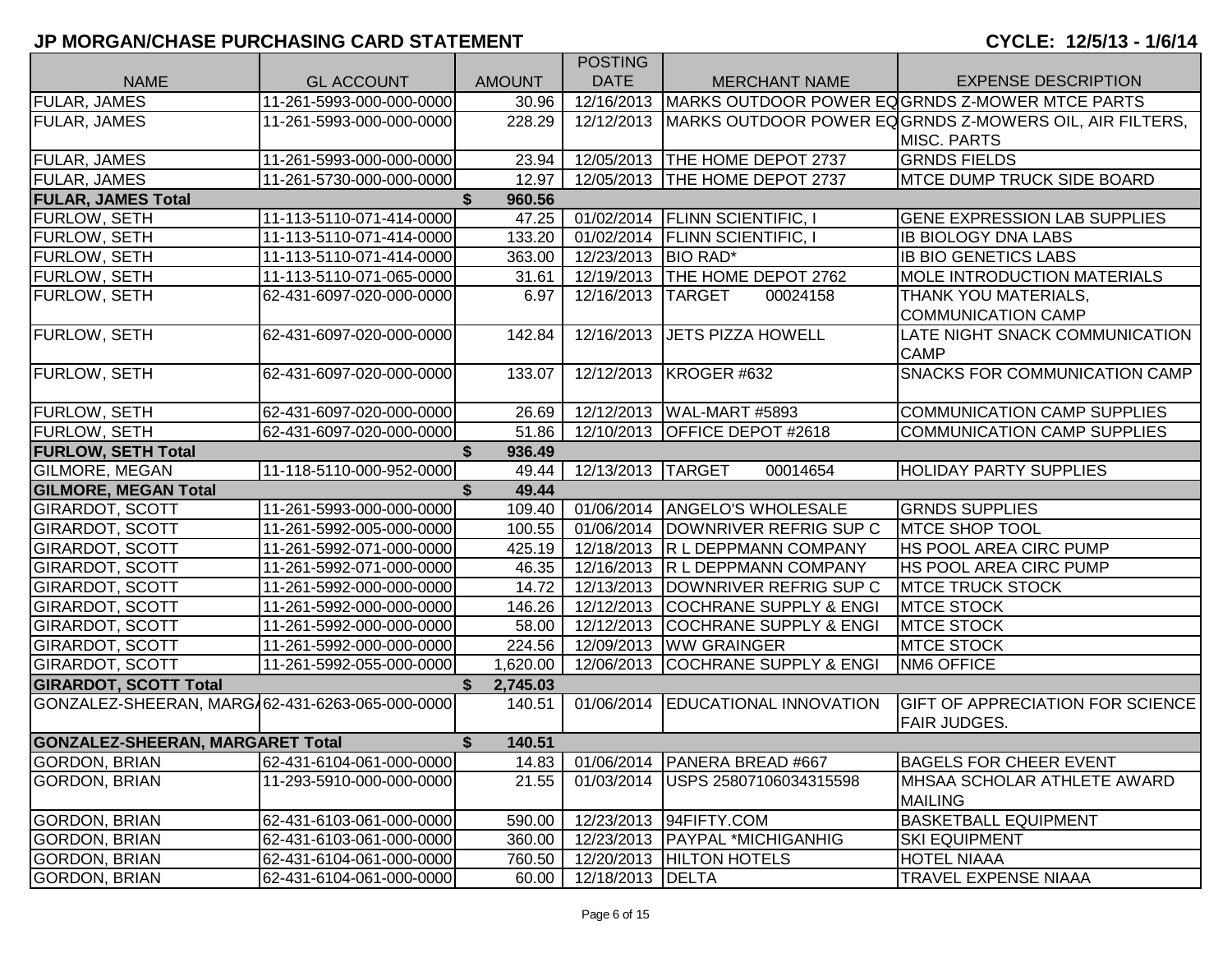|                                 |                          |                          | <b>POSTING</b>   |                                    |                                      |
|---------------------------------|--------------------------|--------------------------|------------------|------------------------------------|--------------------------------------|
| <b>NAME</b>                     | <b>GL ACCOUNT</b>        | <b>AMOUNT</b>            | <b>DATE</b>      | <b>MERCHANT NAME</b>               | <b>EXPENSE DESCRIPTION</b>           |
| <b>GORDON, BRIAN</b>            | 62-431-6128-061-000-0000 | (184.06)                 | 12/18/2013       | AMAZON.COM                         | <b>CREDIT FOR SKI COAT</b>           |
| <b>GORDON, BRIAN</b>            | 62-431-6104-061-000-0000 | 89.49                    | 12/18/2013       | <b>STEAKHOUSE 55 - DLH</b>         | <b>MEALS WHILE AT CONFERENCE</b>     |
| <b>GORDON, BRIAN</b>            | 62-431-6104-061-000-0000 | 45.33                    |                  | 12/16/2013 ESPN ZONE-ANAHEIM REST  | <b>MEALS AT CONFERENCE</b>           |
| <b>GORDON, BRIAN</b>            | 62-431-6104-061-000-0000 | 159.00                   | 12/13/2013       | <b>EXEUCUCAR LAX</b>               | <b>GROUND TRANSPORTATION FOR</b>     |
|                                 |                          |                          |                  |                                    | <b>CONFERENCE</b>                    |
| <b>GORDON, BRIAN</b>            | 62-431-6104-061-000-0000 | 25.00                    | 12/13/2013 DELTA |                                    | <b>FLIGHT FOR NIAAA CONFERENCE</b>   |
| <b>GORDON, BRIAN</b>            | 62-431-6103-061-000-0000 | 480.00                   |                  | 12/06/2013   AMAZON MKTPLACE PMTS  | <b>VIDEO EQUIPMENT FOR SKI</b>       |
| <b>GORDON, BRIAN</b>            | 62-431-6103-061-000-0000 | 240.00                   | 12/06/2013       | <b>AMAZON MKTPLACE PMTS</b>        | <b>VIDEO EQUIPMENT FOR SKI</b>       |
| <b>GORDON, BRIAN</b>            | 62-431-6103-061-000-0000 | 1,102.51                 | 12/05/2013       | <b>BEST BUY MHT 00004176</b>       | <b>IPADS FOR GIRLS BASKETBALL</b>    |
|                                 |                          |                          |                  |                                    | <b>PROGRAM</b>                       |
| <b>GORDON, BRIAN Total</b>      |                          | $\overline{\$}$ 3,764.15 |                  |                                    |                                      |
| <b>GREBINSKI, KRISTEN</b>       | 62-431-6243-065-000-0000 | 62.94                    |                  | 12/19/2013 SAMSCLUB #6657          | <b>SUPPLIES</b>                      |
| <b>GREBINSKI, KRISTEN</b>       | 62-431-6243-065-000-0000 | 225.37                   |                  | 12/13/2013   PEGASUS ENTERTAINMENT | <b>RENTAL</b>                        |
| <b>GREBINSKI, KRISTEN Total</b> |                          | \$<br>288.31             |                  |                                    |                                      |
| <b>HARRIS, CHRISTINE</b>        | 62-431-6355-031-000-0000 | 6.87                     | 12/09/2013       | <b>BUSCH'S #1205</b>               | <b>CLASSROOM ACTIVITY SUPPLIES</b>   |
| <b>HARRIS, CHRISTINE Total</b>  |                          | 6.87                     |                  |                                    |                                      |
| HAYNES, DEBORAH                 | 11-351-5110-000-953-0000 | 45.48                    | 12/11/2013       | MICHAELS STORES 3744               | <b>TEACHING SUPPLIES</b>             |
| <b>HAYNES, DEBORAH Total</b>    |                          | 45.48                    |                  |                                    |                                      |
| HOLLY, SHEILA                   | 11-221-5990-000-411-0000 | 68.86                    | 12/23/2013       | <b>JETS PIZZA #46</b>              | <b>ESB MEETING</b>                   |
| HOLLY, SHEILA                   | 11-212-5990-065-093-4290 | 142.95                   | 12/19/2013       | <b>HUMAN RELATIONS MEDIA</b>       | DVD FOR CAREER DEVELOPMENT:          |
|                                 |                          |                          |                  |                                    | HOW SCHOOL SKILLS BECOME WORK        |
|                                 |                          |                          |                  |                                    | <b>SKILLS</b>                        |
| <b>HOLLY, SHEILA</b>            | 11-221-7410-000-411-0000 | 60.00                    | 12/19/2013 MSBO  |                                    | MSBO MEMBERSHIP; HAVE CALL INTO      |
|                                 |                          |                          |                  |                                    | <b>MSBO</b>                          |
| HOLLY, SHEILA                   | 11-212-5990-065-093-4290 | 46.38                    | 12/13/2013       | STAPLS7110140431000001             | <b>OFFICE SUPPLIES FOR CAREER</b>    |
|                                 |                          |                          |                  |                                    | <b>DEVELOPMENT</b>                   |
| HOLLY, SHEILA                   | 11-221-5110-000-000-6844 | 336.60                   |                  | 12/13/2013  TCD*CENGAGE LEARNING   | <b>ESL ENGLISH 11 BOOKS</b>          |
| HOLLY, SHEILA                   | 11-212-5990-071-093-4290 | 416.85                   | 12/12/2013       | <b>EMC/PARADIGM PUBLISHIN</b>      | <b>DVDS FOR CAREER DEVELOPMENT:</b>  |
|                                 |                          |                          |                  |                                    | PROGRESSIVE CAREERS, GREEN           |
|                                 |                          |                          |                  |                                    | <b>JOBS</b>                          |
| HOLLY, SHEILA                   | 11-212-5990-071-093-4290 | 142.37                   | 12/12/2013       | AMAZON.COM                         | <b>BOOKS FOR CAREER DEVELOPMENT:</b> |
|                                 |                          |                          |                  |                                    | <b>COLLEGES THAT CHANGE LIVES, 7</b> |
|                                 |                          |                          |                  |                                    | HABITS, 6 MOST IMPORTANT             |
|                                 |                          |                          |                  |                                    | DECISIONS, 7 HABITS WORKBOOK         |
|                                 |                          |                          |                  |                                    |                                      |
| <b>HOLLY, SHEILA</b>            | 11-113-5210-071-414-0000 | 436.66                   | 12/06/2013       | AMAZON.COM                         | 25 IB LIT BOOKS; THE THINGS THEY     |
|                                 |                          |                          |                  |                                    | <b>CARRIED</b>                       |
| HOLLY, SHEILA                   | 11-113-5210-071-414-0000 | 1,135.33                 | 12/06/2013       | AMAZON.COM                         | 65 IB LIT BOOKS; THE THINGS THEY     |
|                                 |                          |                          |                  |                                    | <b>CARRIED</b>                       |
| HOLLY, SHEILA                   | 11-112-5110-065-411-0000 | 308.47                   | 12/05/2013       | STAPLS7109729059000001             | <b>COACHING SUPPLIES</b>             |
| <b>HOLLY, SHEILA Total</b>      |                          | 3,094.47<br>\$           |                  |                                    |                                      |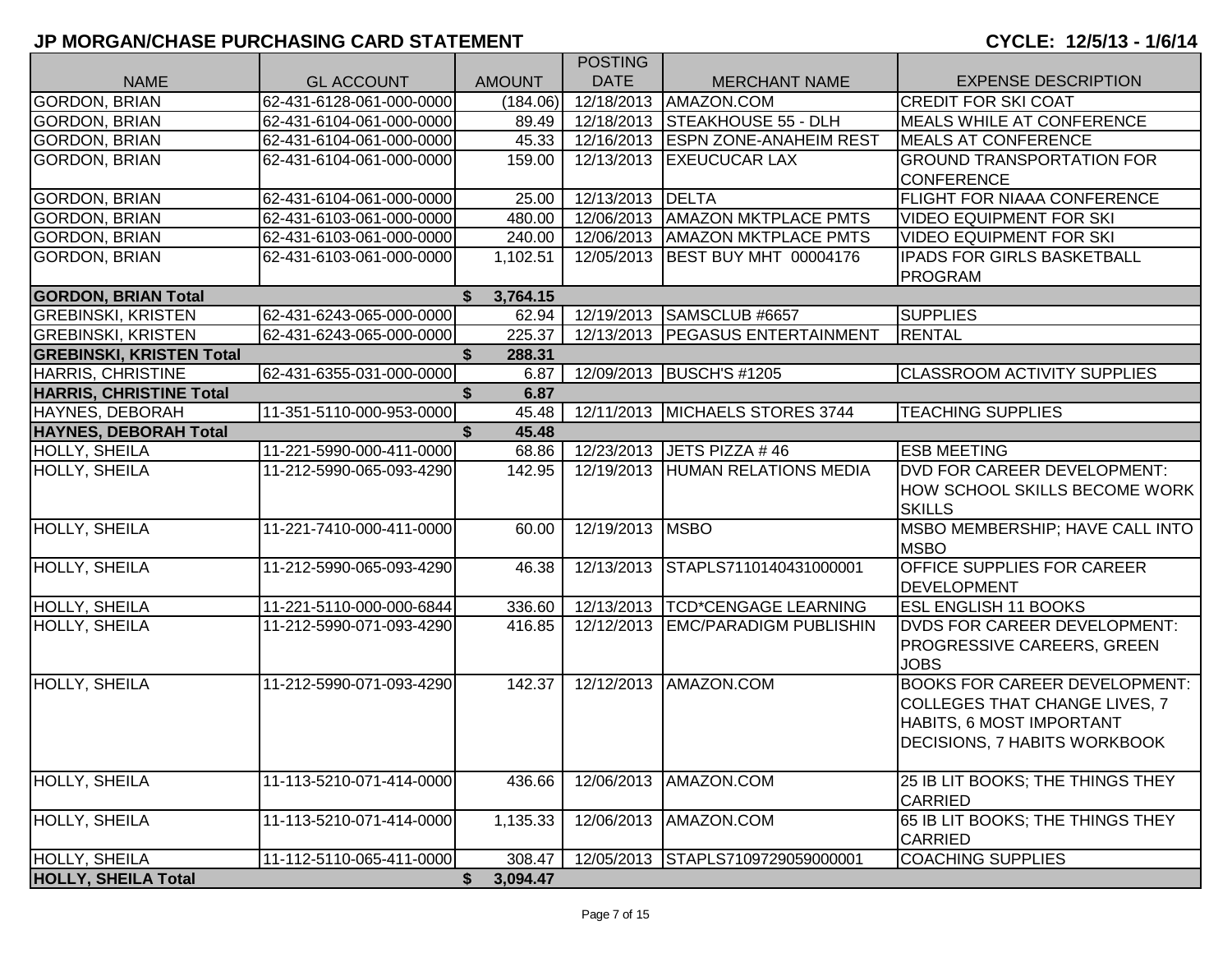|                                  |                          |                          | <b>POSTING</b>    |                                               |                                                             |
|----------------------------------|--------------------------|--------------------------|-------------------|-----------------------------------------------|-------------------------------------------------------------|
| <b>NAME</b>                      | <b>GL ACCOUNT</b>        | <b>AMOUNT</b>            | <b>DATE</b>       | <b>MERCHANT NAME</b>                          | <b>EXPENSE DESCRIPTION</b>                                  |
| HOSKINS, DIANE                   | 11-131-5110-000-913-6740 | 12.36                    |                   | 01/02/2014 STAPLS7110217681000002             | <b>TEACHER SUPPLIES</b>                                     |
| HOSKINS, DIANE                   | 62-431-6301-033-000-0000 | 67.74                    |                   | 12/19/2013 SAMSCLUB #6657                     | <b>FOOD FOR STUDENTS</b>                                    |
| HOSKINS, DIANE                   | 11-131-5110-000-913-6740 | 35.19                    |                   | 12/19/2013 STAPLS7110217681000004             | <b>TEACHER SUPPLIES</b>                                     |
| <b>HOSKINS, DIANE</b>            | 62-431-6301-033-000-0000 | 65.99                    |                   | 12/19/2013   MARIA'S DELI                     | <b>FOOD FOR STUDENTS</b>                                    |
| HOSKINS, DIANE                   | 62-431-6301-033-000-0000 | 89.83                    |                   | 12/17/2013 SAMSCLUB #6657                     | <b>FOOD FOR STUDENTS</b>                                    |
| HOSKINS, DIANE                   | 11-131-5110-000-913-6740 | 328.08                   |                   | 12/16/2013 STAPLS7110217681000001             | <b>OFFICE &amp; TEACHER SUPPLIES</b>                        |
| HOSKINS, DIANE                   | 62-431-6301-033-000-0000 | 50.00                    |                   | 12/16/2013 GUIDOS PREMIUM PIZZA I             | <b>FOOD FOR STUDENTS</b>                                    |
| <b>HOSKINS, DIANE</b>            | 11-131-5110-000-913-6740 | 2.73                     |                   | 12/13/2013 STAPLS7110217681000003             | <b>TEACHER SUPPLIES</b>                                     |
| HOSKINS, DIANE                   | 11-131-5210-000-000-6710 | 221.58                   |                   | 12/12/2013   AMAZON.COM                       | <b>TEACHER BOOKS</b>                                        |
| HOSKINS, DIANE                   | 62-431-6301-033-000-0000 | 195.71                   |                   | 12/10/2013 SAMSCLUB #6657                     | <b>FOOD FOR STUDENTS</b>                                    |
| HOSKINS, DIANE                   | 11-131-5110-000-000-6710 | 293.49                   | 12/09/2013        | <b>DBC*BLICK ART MATERIAL</b>                 | <b>ART TEACHER CLASSROOM SUPPLIES</b>                       |
| <b>HOSKINS, DIANE Total</b>      |                          | 1,362.70<br>$\mathbf{s}$ |                   |                                               |                                                             |
| JUOPPERI, JOHN                   | 11-261-5992-000-000-0000 | 119.99                   |                   | 12/11/2013   FASTENAL COMPANY01               | <b>MTCE BATTERY</b>                                         |
| JUOPPERI, JOHN                   | 11-261-5992-012-000-0000 | 3.22                     |                   | 12/11/2013   FASTENAL COMPANY01               | OH BASKETBALL                                               |
| JUOPPERI, JOHN Total             |                          | \$<br>123.21             |                   |                                               |                                                             |
| KNIAZ, SHARON                    | 11-112-5110-065-065-0000 | 36.13                    |                   | 12/09/2013 MEIJER INC #054<br>Q <sub>01</sub> | <b>LAB SUPPLIES</b>                                         |
| <b>KNIAZ, SHARON Total</b>       |                          | \$<br>36.13              |                   |                                               |                                                             |
| KORTLANDT, PATRICIA              | 62-431-6275-011-000-0000 | 175.00                   | 12/16/2013 TARGET | 00008722                                      | <b>GIFT CARDS FOR PTO BOARD</b>                             |
| KORTLANDT, PATRICIA              | 11-241-5910-011-000-0000 | 70.00                    |                   | 12/13/2013 GFS MKTPLC #0958                   | <b>VINYL GLOVES</b>                                         |
| <b>KORTLANDT, PATRICIA Total</b> |                          | \$<br>245.00             |                   |                                               |                                                             |
| LAINE, MARGARET                  | 62-431-6174-071-000-0000 | 65.46                    |                   | 12/16/2013 PANERA BREAD #667                  | ACT DECEMBER 14, 2013 TEST<br><b>BREAKFAST FOR PROCTORS</b> |
| LAINE, MARGARET                  | 11-221-3220-000-414-0000 | 477.12                   | 12/09/2013        | <b>TRADEWINDS GRAND B</b>                     | <b>ROOM FOR THREE NIGIHT C</b><br><b>ROTHSTEIN</b>          |
| LAINE, MARGARET                  | 11-221-3220-000-414-0000 | 477.12                   |                   | 12/09/2013 TRADEWINDS GRAND B                 | <b>ROOM FOR THREE NIGHT M LAINE</b>                         |
| LAINE, MARGARET                  | 11-221-3220-000-414-0000 | 36.12                    |                   | 12/09/2013 T.G.I.FRIDAY'S                     | LUNCH AT TAMPA AIRPOT BEFORE<br><b>FLIGHT HOME</b>          |
| LAINE, MARGARET                  | 11-221-3220-000-414-0000 | 80.00                    |                   | 12/09/2013   METRO AIRPORT PARKING            | PARKING FOR IB TRAINING TRIP                                |
| LAINE, MARGARET                  | 11-221-3220-000-414-0000 | 25.00                    | 12/09/2013 DELTA  |                                               | <b>BAGGAGE FEE FOR C. ROTHSTEIN</b>                         |
| LAINE, MARGARET                  | 11-221-3220-000-414-0000 | 25.00                    | 12/09/2013 DELTA  |                                               | <b>BAGGAGE FEE FOR M LAINE</b>                              |
| LAINE, MARGARET                  | 11-221-3220-000-414-0000 | 4.78                     |                   | 12/06/2013 DTW 3 A20 WALL10336139             | DTW WATER FOR PLANE                                         |
| LAINE, MARGARET                  | 11-221-3220-000-414-0000 | 59.00                    | 12/06/2013        | <b>SNAPPERS</b>                               | DINNER FIRST NIGHT OF IB TRAINING                           |
|                                  |                          |                          |                   |                                               | FOR CAROL AND MYSELF                                        |
| LAINE, MARGARET                  | 11-221-3220-000-414-0000 | 39.03                    |                   | 12/05/2013   MAX & ERMA'S - DETROIT           | LUNCH FOR CAROL AND MYSELF AT                               |
|                                  |                          |                          |                   |                                               | <b>METRO ARIPORT PRIOR TO</b>                               |
|                                  |                          |                          |                   |                                               | DEPARTURE FOR IB TAINING                                    |
| <b>LAINE, MARGARET Total</b>     |                          | \$<br>1,288.63           |                   |                                               |                                                             |
| LAMBERT, ELIZABETH               | 11-261-3840-000-000-0000 | 3,927.04                 |                   | 01/06/2014 WM EZPAY                           | <b>DISTRICT WASTE DISPOSAL</b>                              |
| LAMBERT, ELIZABETH               | 11-261-5992-000-000-0000 | 222.50                   | 01/06/2014 NUCO2  |                                               | <b>HS POOL</b>                                              |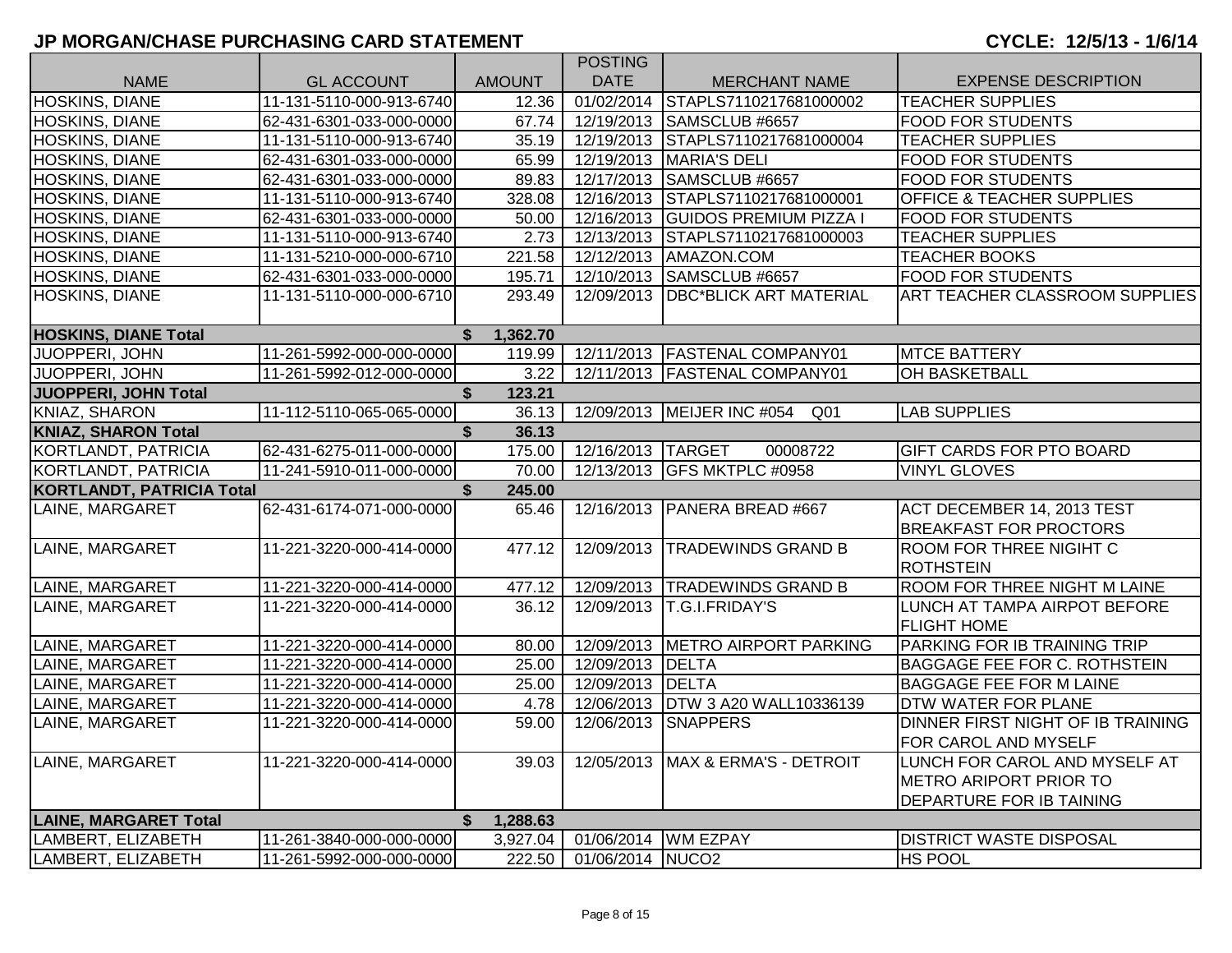|                                 |                          |               | <b>POSTING</b>       |                                                   |                                                                   |
|---------------------------------|--------------------------|---------------|----------------------|---------------------------------------------------|-------------------------------------------------------------------|
| <b>NAME</b>                     | <b>GL ACCOUNT</b>        | <b>AMOUNT</b> | <b>DATE</b>          | <b>MERCHANT NAME</b>                              | <b>EXPENSE DESCRIPTION</b>                                        |
| LAMBERT, ELIZABETH              | 11-261-4910-000-000-0000 | 429.00        | 01/06/2014           |                                                   | ARCH ENVIRONMENTAL GRO DISTRICT HAZARDOUS MATERIALS               |
|                                 |                          |               |                      |                                                   | <b>SERVICES</b>                                                   |
| LAMBERT, ELIZABETH              | 11-261-4910-000-000-0611 | 1,267.00      | 01/06/2014           | <b>ARCH ENVIRONMENTAL GRO DISTRICT STORMWATER</b> |                                                                   |
|                                 |                          |               |                      |                                                   | <b>MANAGEMENT</b>                                                 |
| LAMBERT, ELIZABETH              | 11-261-4910-000-000-0000 | 448.08        |                      |                                                   | 01/06/2014 ARCH ENVIRONMENTAL GRO DISTRICT MEDICAL WASTE DISPOSAL |
| LAMBERT, ELIZABETH              | 11-261-5992-000-000-0000 | 240.00        | 12/26/2013           | <b>NICHOLS</b>                                    | <b>MTCE TISSUE DISPENSERS</b>                                     |
| LAMBERT, ELIZABETH              | 11-261-4910-055-000-0000 | 551.20        | 12/26/2013           | <b>URBANS PARTITION &amp; REM</b>                 | NM RM 620 MOVABLE WALL                                            |
| LAMBERT, ELIZABETH              | 11-266-4934-000-000-0000 | 10.00         | 12/24/2013           | <b>PROTECTION ONE ALARM</b>                       | <b>ESB BUILDING ALARM SERVICES</b>                                |
| LAMBERT, ELIZABETH              | 11-266-4934-000-000-0000 | 949.25        | 12/24/2013           | <b>PROTECTION ONE ALARM</b>                       | <b>DISTRICT BUILDING ALARM SERVICES</b>                           |
|                                 |                          |               |                      |                                                   |                                                                   |
| LAMBERT, ELIZABETH              | 11-261-5730-000-000-0000 | 394.38        |                      | 12/23/2013   KNIGHTS AUTO SUPPLY IN               | MTCE 2006 F-350                                                   |
| LAMBERT, ELIZABETH              | 11-261-5710-000-000-0000 | 947.50        | 12/23/2013 ATLAS OIL |                                                   | <b>MTCE FUEL</b>                                                  |
| LAMBERT, ELIZABETH              | 11-261-4910-005-000-0000 | 771.26        |                      | 12/23/2013 SUBURBAN PROPANE 7828                  | <b>IMTCE BOSCO PROPANE</b>                                        |
| LAMBERT, ELIZABETH              | 11-261-4910-005-000-0000 | 921.64        |                      | 12/18/2013 SECURE DOORS LLC                       | <b>MTCE BUILDING DOOR #3</b>                                      |
| LAMBERT, ELIZABETH              | 11-261-5992-000-000-0000 | 74.70         |                      | 12/17/2013 AIRGASS NORTH                          | <b>MTCE WELDING</b>                                               |
| LAMBERT, ELIZABETH              | 11-261-4910-010-000-0000 | 1,705.00      |                      | 12/17/2013 JLB OF WHITMORE LAKE                   | <b>TRANS OVERHEAD DOOR</b>                                        |
| LAMBERT, ELIZABETH              | 11-261-4910-065-000-0000 | 3,612.45      |                      | 12/17/2013   DE-CAL INC                           | MS CHILLER #2                                                     |
| LAMBERT, ELIZABETH              | 11-261-5992-071-000-0000 | 103.36        | 12/16/2013           | <b>BEST PLUMBING SPECIALT</b>                     | <b>HS BOYS &amp; GIRLS SHOWERS</b>                                |
| LAMBERT, ELIZABETH              | 11-261-5730-000-000-0000 | 17.67         | 12/13/2013           | <b>KNIGHTS AUTO SUPPLY IN</b>                     | <b>MTCE 2006 F-350 PARTS</b>                                      |
| LAMBERT, ELIZABETH              | 11-261-4910-055-000-0000 | 1,277.59      | 12/12/2013           | <b>DE-CAL INC</b>                                 | NM BACKFLOW PREVENTER                                             |
| LAMBERT, ELIZABETH              | 11-261-4910-014-000-0000 | 638.79        | 12/12/2013           | <b>DE-CAL INC</b>                                 | PV BACKFLOW PREVENTER                                             |
| LAMBERT, ELIZABETH              | 11-261-4910-010-000-0000 | 134.91        |                      | 12/12/2013 QUALITY FIRST AID & SA                 | <b>TRANS FIRST AID KIT</b>                                        |
| LAMBERT, ELIZABETH              | 11-261-4910-005-000-0000 | 16.24         |                      | 12/12/2013 QUALITY FIRST AID & SA                 | <b>MTCE FIRST AID KIT</b>                                         |
| LAMBERT, ELIZABETH              | 11-261-5992-071-000-0000 | 550.19        |                      | 12/12/2013 AQUATIC SOURCE, LLC                    | HS POOL                                                           |
| LAMBERT, ELIZABETH              | 11-261-5910-000-000-0000 | 301.28        |                      | 12/11/2013 STAPLS7109797989000001                 | <b>IMTCE OFFICE SUPPLIES</b>                                      |
| LAMBERT, ELIZABETH              | 11-261-4910-000-000-0000 | 279.00        |                      | 12/11/2013 ERADICO SERVICES INC                   | <b>DISTRICT PEST CONTROL</b>                                      |
| LAMBERT, ELIZABETH              | 11-261-5993-071-000-0000 | 924.01        | 12/10/2013           | <b>OSBURN INDUSTRIES</b>                          | HS RED WARNING TRACK                                              |
| LAMBERT, ELIZABETH              | 11-261-4910-010-000-0000 | 1,430.00      |                      | 12/10/2013 SECURE DOORS LLC                       | <b>MTCE BUS WASH BAY</b>                                          |
| LAMBERT, ELIZABETH              | 11-261-5730-000-000-0000 | 8.31          | 12/10/2013           | NOVI AUTO PARTS AND HA                            | <b>MTCE GREEN F-250 PARTS</b>                                     |
| LAMBERT, ELIZABETH              | 11-261-5730-000-000-0000 | 333.82        | 12/10/2013           | <b>KNIGHTS AUTO SUPPLY IN</b>                     | <b>MTCE GREEN F-250 PARTS</b>                                     |
| LAMBERT, ELIZABETH              | 11-261-5992-071-000-0000 | 168.40        | 12/09/2013           | <b>MIDWEST AIR FILTER INC</b>                     | <b>HS AIR FILTERS</b>                                             |
| LAMBERT, ELIZABETH              | 11-261-4910-071-000-0000 | 31.75         | 12/09/2013           | <b>FIRE SYSTEMS OF MICHIG</b>                     | HS FIRE EXTINGUISHER RECHARGE                                     |
| LAMBERT, ELIZABETH              | 11-261-4910-055-000-0000 | 31.75         | 12/09/2013           | <b>FIRE SYSTEMS OF MICHIG</b>                     | NM5 FIRE EXTINGUISHER RECHARGE                                    |
| LAMBERT, ELIZABETH              | 11-261-4910-001-000-0000 | 137.00        | 12/09/2013           | <b>IDETROIT ELEVATOR COMPA</b>                    | <b>ESB ELEVATOR MAINTENANCE</b>                                   |
| LAMBERT, ELIZABETH              | 11-261-5910-000-000-0000 | 65.91         |                      | 12/09/2013 STAPLS7109797989000002                 | <b>MTCE SUPPLIES</b>                                              |
| LAMBERT, ELIZABETH              | 11-261-5992-071-000-0000 | 125.05        |                      | 12/09/2013   EVEN HEAT KILN                       | <b>HS KILN</b>                                                    |
| LAMBERT, ELIZABETH              | 11-261-3840-000-000-0000 | 2,469.48      |                      | 12/05/2013   WM EZPAY                             | <b>MTCE WASTE REMOVAL</b>                                         |
| LAMBERT, ELIZABETH              | 11-261-3840-000-000-0023 | 823.16        |                      | 12/05/2013 WM EZPAY                               | <b>MTCE WASTE REMOVAL - REC</b>                                   |
|                                 |                          |               |                      |                                                   | <b>MILLAGE</b>                                                    |
| <b>LAMBERT, ELIZABETH Total</b> |                          | \$26,338.67   |                      |                                                   |                                                                   |
| LANEY, CHRISTOPHER              | 62-431-6247-065-000-0000 | 36.38         |                      | 12/23/2013   THE HOME DEPOT 2737                  | <b>SUPPLIES</b>                                                   |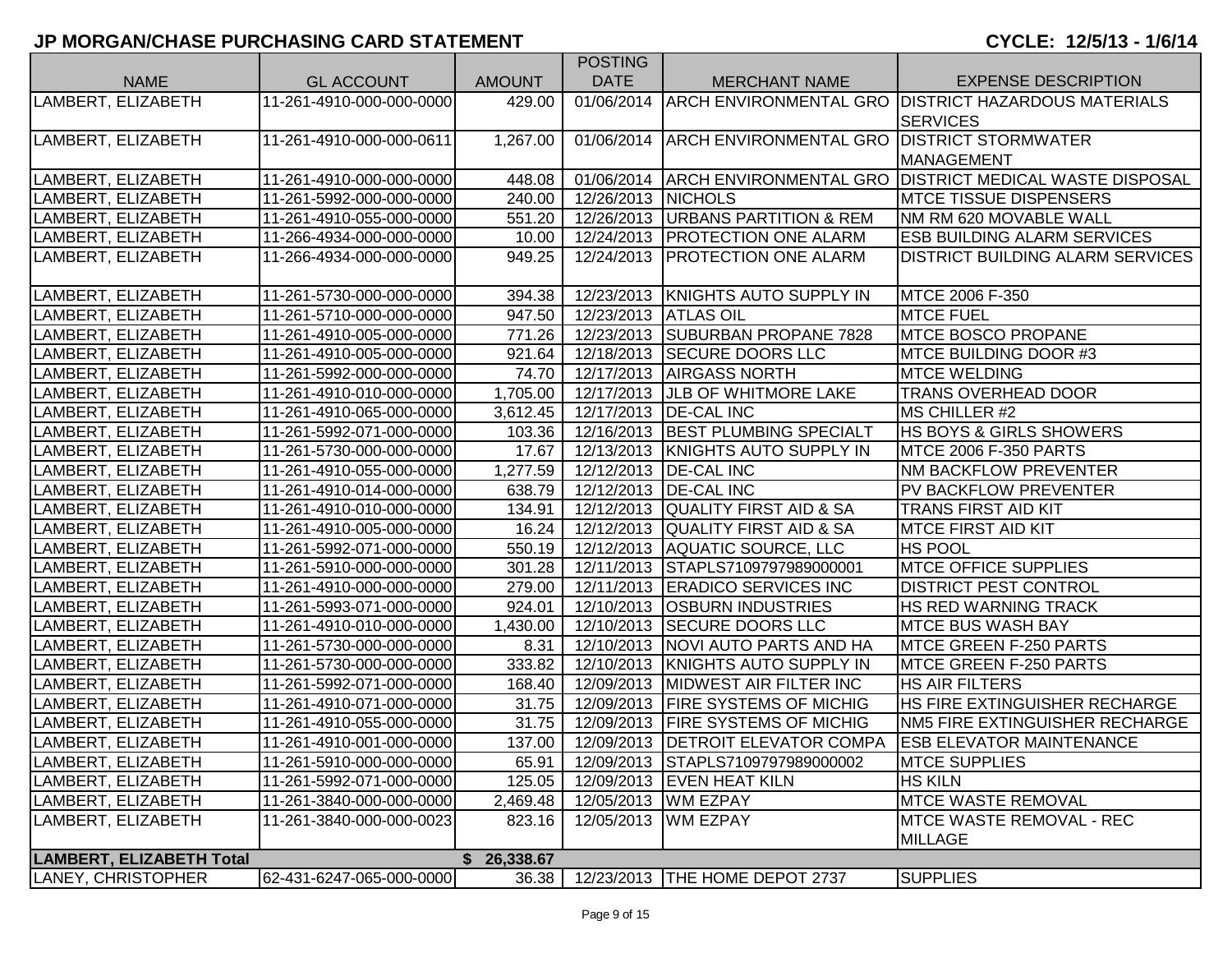|                                 |                          |                | <b>POSTING</b> |                                     |                                                                           |
|---------------------------------|--------------------------|----------------|----------------|-------------------------------------|---------------------------------------------------------------------------|
| <b>NAME</b>                     | <b>GL ACCOUNT</b>        | <b>AMOUNT</b>  | <b>DATE</b>    | <b>MERCHANT NAME</b>                | <b>EXPENSE DESCRIPTION</b>                                                |
| LANEY, CHRISTOPHER              | 62-431-6247-065-000-0000 | 35.52          |                | 12/17/2013 THE HOME DEPOT 2710      | <b>SUPPLIES</b>                                                           |
| LANEY, CHRISTOPHER              | 11-112-5110-065-042-0000 | 413.39         |                | 12/10/2013  INDUSTRIAL ART SUPPLY   | <b>SUPPLIES</b>                                                           |
| <b>LANEY, CHRISTOPHER Total</b> |                          | \$<br>485.29   |                |                                     |                                                                           |
| LUDWIG, CORINA                  | 62-431-6249-065-000-0000 | 18.50          |                | 12/19/2013   HAAN CRAFTS            | <b>SUPPLIES</b>                                                           |
| LUDWIG, CORINA                  | 62-431-6249-065-000-0000 | 23.64          |                | 12/18/2013   MEIJER INC #122<br>Q01 | <b>SUPPLIES</b>                                                           |
| LUDWIG, CORINA                  | 62-431-6249-065-000-0000 | 8.25           |                | 12/16/2013   HAAN CRAFTS            | <b>SUPPLIES</b>                                                           |
| LUDWIG, CORINA                  | 62-431-6249-065-000-0000 | 514.61         |                | 12/16/2013   HAAN CRAFTS            | <b>SUPPLIES</b>                                                           |
| LUDWIG, CORINA                  | 62-431-6249-065-000-0000 | 364.37         |                | 12/12/2013   HAAN CRAFTS            | <b>SUPPLIES</b>                                                           |
| LUDWIG, CORINA                  | 62-431-6249-065-000-0000 | 147.52         |                | 12/11/2013 JOANN ETC #1933          | <b>SUPPLIES</b>                                                           |
| LUDWIG, CORINA                  | 62-431-6249-065-000-0000 | 20.14          |                | 12/11/2013   HAAN CRAFTS            | <b>SEWING - STUDENT ACTIVITY</b>                                          |
| <b>LUDWIG, CORINA Total</b>     |                          | S.<br>1,097.03 |                |                                     |                                                                           |
| LUMLEY, SHERYL                  | 62-431-6301-033-000-0000 | 32.00          |                | 12/05/2013 WAL-MART #5893           | <b>FOOD FOR STUDENTS</b>                                                  |
| <b>LUMLEY, SHERYL Total</b>     |                          | \$<br>32.00    |                |                                     |                                                                           |
| <b>MCKAIG, HEATHER</b>          | 11-113-4910-071-026-0000 | 12.90          |                | 12/24/2013   AMAZON.COM             | <b>RESEARCH MATERIALS</b>                                                 |
| <b>MCKAIG, HEATHER</b>          | 11-113-4910-071-026-0000 | 24.19          |                | 12/20/2013   AMAZON.COM             | <b>RESEARCH MATERIALS</b>                                                 |
| <b>MCKAIG, HEATHER</b>          | 62-431-6143-071-000-0000 | 241.48         |                | 12/09/2013   HOLIDAY INNS           | <b>STATE THESPIAN HOUSING</b>                                             |
| <b>MCKAIG, HEATHER</b>          | 62-431-6143-071-000-0000 | 262.48         |                | 12/09/2013 HOLIDAY INNS             | <b>STATE THESPIAN HOUSING</b>                                             |
| <b>MCKAIG, HEATHER</b>          | 62-431-6143-071-000-0000 | 262.48         | 12/09/2013     | <b>HOLIDAY INNS</b>                 | STATE THESPIAN HOUSING                                                    |
| <b>MCKAIG, HEATHER</b>          | 62-431-6143-071-000-0000 | 262.48         | 12/09/2013     | <b>HOLIDAY INNS</b>                 | STATE THESPIAN HOUSING                                                    |
| <b>MCKAIG, HEATHER</b>          | 62-431-6143-071-000-0000 | 262.48         | 12/09/2013     | <b>HOLIDAY INNS</b>                 | <b>STATE THESPIAN HOUSING</b>                                             |
| <b>MCKAIG, HEATHER</b>          | 62-431-6143-071-000-0000 | 262.48         | 12/09/2013     | <b>HOLIDAY INNS</b>                 | <b>STATE THESPIAN HOUSING</b>                                             |
| <b>MCKAIG, HEATHER</b>          | 62-431-6143-071-000-0000 | 262.48         | 12/09/2013     | <b>HOLIDAY INNS</b>                 | <b>STATE THESPIAN HOUSING</b>                                             |
| <b>MCKAIG, HEATHER</b>          | 62-431-6143-071-000-0000 | 107.53         | 12/06/2013     | HUNGRY HOWIE'S NO.                  | <b>DINNER - STATE THESPIAN</b>                                            |
|                                 |                          |                |                |                                     | <b>THURSDAY NIGHT</b>                                                     |
| <b>MCKAIG, HEATHER Total</b>    |                          | S.<br>1,960.98 |                |                                     |                                                                           |
| MICHOS, JENNIFER                | 62-431-6275-014-000-0000 | 22.00          |                | 12/31/2013   AMAZON MKTPLACE PMTS   | OIL FOR VAPOR UNIT AIR FRESHNER                                           |
| MICHOS, JENNIFER                | 62-431-6275-014-000-0000 | 37.47          |                | 12/27/2013   AMAZON.COM             | <b>OFFICE VAPOR UNIT</b>                                                  |
| MICHOS, JENNIFER                | 11-111-3210-014-000-0000 | 123.00         |                | 12/09/2013 GRAND TRAV RESORT & SP   | <b>MEMSPA CONFERENCE</b>                                                  |
| <b>MICHOS, JENNIFER Total</b>   |                          | \$<br>182.47   |                |                                     |                                                                           |
| MILLER, HELEN                   | 62-431-6275-071-000-0000 | 877.00         |                | 01/03/2014 HAGOPIAN CLEANING SVCS   | <b>OFFICE CHAIRS AND PARTITIONS</b><br><b>CLEANED</b>                     |
| MILLER, HELEN                   | 62-431-6275-071-000-0000 | 5.95           |                | 01/02/2014   MEIJER INC #122<br>Q01 | <b>CANDY FOR OFFICE/STAFF</b>                                             |
| MILLER, HELEN                   | 62-431-6275-071-000-0000 | 49.50          |                | 12/30/2013  TLF VANESSAS FLOWERS    | <b>FUNERAL FLOWERS/VOLANSKY</b>                                           |
| MILLER, HELEN                   | 11-113-5110-071-020-0000 | 298.50         |                | 12/30/2013 L B OFFICE SUPPLIERS I   | TONER FOR PRINTERS                                                        |
| MILLER, HELEN                   | 11-241-5990-071-000-0000 | 102.08         |                | 12/23/2013   AMAZON.COM             | <b>MATERIALS/BOOKS FOR</b><br><b>ADMINISTRATORS</b>                       |
| MILLER, HELEN                   | 11-113-5110-071-016-0000 | 334.72         | 12/23/2013     | STAPLS7110712183000001              | TONER CARTRIDGES FOR CO-OP<br><b>PROGRAM</b>                              |
| MILLER, HELEN                   | 62-431-6275-071-000-0000 | 30.00          |                | 12/20/2013   PANERA BREAD #667      | <b>GIFT CARD TO CHOIR GROUP WHO</b><br><b>SANG AT STAFF HOLIDAY PARTY</b> |
| MILLER, HELEN                   | 62-431-6121-071-000-0000 | 248.53         |                | 12/20/2013 SSI*SCHOOL SPECIALTY     | <b>ART SUPPLIES</b>                                                       |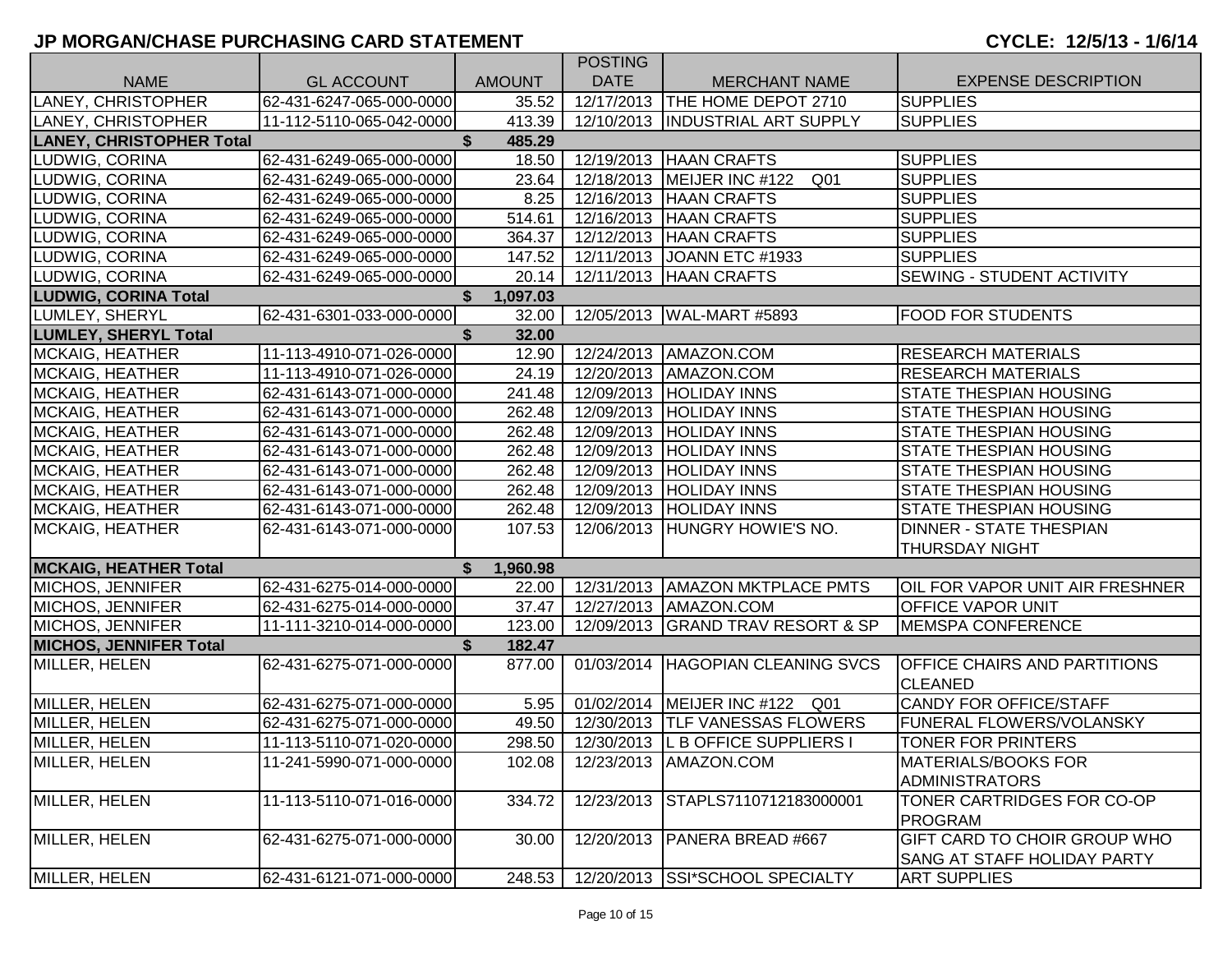|                            |                          |               | <b>POSTING</b>    |                                     |                                                             |
|----------------------------|--------------------------|---------------|-------------------|-------------------------------------|-------------------------------------------------------------|
| <b>NAME</b>                | <b>GL ACCOUNT</b>        | <b>AMOUNT</b> | <b>DATE</b>       | <b>MERCHANT NAME</b>                | <b>EXPENSE DESCRIPTION</b>                                  |
| <b>MILLER, HELEN</b>       | 62-431-6176-071-000-0000 | 7.97          | 12/20/2013        | THE HOME DEPOT 2737                 | <b>CAUTION TAPE</b>                                         |
| MILLER, HELEN              | 62-431-6275-071-000-0000 | 221.59        | 12/20/2013        | JIMMY JOHNS - 1659 - M              | <b>SUBS FOR STAFF HOLIDAY PARTY</b>                         |
| MILLER, HELEN              | 11-113-5210-071-099-0000 | 104.00        | 12/19/2013        | <b>SMP HOLT FSG PALGRAVE</b>        | <b>SOLUTION MANUAL FOR STATISTICS</b>                       |
| MILLER, HELEN              | 62-431-6275-071-000-0000 | 28.95         | 12/19/2013        | CVS PHARMACY #8161 Q03              | 1ST PLACE PRIZE FOR HOLIDAY                                 |
|                            |                          |               |                   |                                     | <b>SWEATER CONTEST</b>                                      |
| MILLER, HELEN              | 62-431-6275-071-000-0000 | 24.72         |                   | 12/19/2013   MEIJER INC #122<br>Q01 | <b>REFRESHMENTS FOR STAFF MTG</b>                           |
| <b>MILLER, HELEN</b>       | 62-431-6275-071-000-0000 | 43.59         | 12/18/2013        | Q <sub>01</sub><br>MEIJER INC #122  | REFRESHMENTS FOR HOLIDAY STAFF                              |
|                            |                          |               |                   |                                     | <b>PARTY &amp; MTG</b>                                      |
| MILLER, HELEN              | 62-431-6105-071-000-0000 | (185.00)      | 12/16/2013        | COLLEGEBOARD*PRODUCTS               | <b>REIMBURSED FEE FOR DEB</b>                               |
|                            |                          |               |                   |                                     | <b>CARLEY/AP COORIDINATOR</b>                               |
| MILLER, HELEN              | 62-431-6179-071-000-0000 | 250.00        |                   | 12/16/2013 PAYPAL *KELSEYPROMO      | TEXT FREE DRIVER WRISTBANDS                                 |
| MILLER, HELEN              | 62-431-6275-071-000-0000 | 75.00         | 12/13/2013 TARGET | 00014654                            | <b>HOLIDAY GIFT FOR 3 CO-OP'S</b>                           |
| MILLER, HELEN              | 62-431-6154-071-000-0000 | 96.81         | 12/12/2013 MIRAGE |                                     | PLEXIGLASS SHEETS FOR                                       |
|                            |                          |               |                   |                                     | <b>BROCHURES IN STUDENT SERVICE</b>                         |
|                            |                          |               |                   |                                     | <b>OFFICE</b>                                               |
| MILLER, HELEN              | 62-431-6275-071-000-0000 | 40.00         |                   | 12/12/2013 TLF VANESSAS FLOWERS     | NEW BABY FLOWERS/DINKELMANN                                 |
| MILLER, HELEN              | 62-431-6121-071-000-0000 | 237.96        |                   | 12/12/2013 SSI*SCHOOL SPECIALTY     | <b>ART SUPPLIES</b>                                         |
| MILLER, HELEN              | 62-431-6108-071-000-0000 | 380.00        | 12/11/2013        | ARC*SERVICES/TRAINING               | CPR CARDS FOR KELP CLASS                                    |
|                            |                          |               |                   |                                     | <b>PARTICIPANTS</b>                                         |
| MILLER, HELEN              | 11-113-5110-071-051-0000 | 442.00        | 12/11/2013        | <b>TOWN PARK</b>                    | CHOIR UNIFORM CLEANING                                      |
| MILLER, HELEN              | 62-431-6176-071-000-0000 | 19.95         | 12/10/2013        | <b>PLI*FASTSTONE SOFT</b>           | SECURITY SOFTWARE FOR BUILDING                              |
|                            |                          |               |                   |                                     | POLICE OFFICER                                              |
| MILLER, HELEN              | 62-431-6179-071-000-0000 | 197.80        |                   | 12/09/2013   WRIST-BAND COM         | <b>WRISTBANDS FOR SADD PROJECT</b>                          |
| MILLER, HELEN              | 62-431-6108-071-000-0000 | 760.00        | 12/09/2013        | ARC*SERVICES/TRAINING               | CPR CARDS FOR EBEL CLASS                                    |
|                            |                          |               |                   |                                     | <b>PARTICIPANTS</b>                                         |
| MILLER, HELEN              | 62-431-6176-071-000-0000 | 21.19         | 12/06/2013        | <b>AMAZON MKTPLACE PMTS</b>         | HEAD SET FOR HALL MONITOR,                                  |
|                            |                          |               |                   |                                     | <b>MONITORING ENTRANCE</b>                                  |
| MILLER, HELEN              | 62-431-6176-071-000-0000 | 14.91         | 12/06/2013        | <b>AMAZON MKTPLACE PMTS</b>         | <b>HEADPHONES FOR HALL MONITOR,</b>                         |
|                            |                          |               |                   |                                     | <b>MONITORING ENTRANCE</b>                                  |
| MILLER, HELEN              | 11-113-5110-071-015-0000 | 99.00         |                   |                                     | 12/05/2013 THEECONOMIST NEWSPAPER BUSINESS MAGAZINE/FORSTER |
| MILLER, HELEN              | 62-431-6186-071-000-0000 | 110.00        | 12/05/2013        | <b>S G KOMEN FOR THE CURE</b>       | <b>DONATION</b>                                             |
| MILLER, HELEN              | 11-113-5110-071-020-0000 | 570.00        | 12/05/2013        | L B OFFICE SUPPLIERS I              | TONER FOR PRINTERS IN MEDIA CTR                             |
| MILLER, HELEN              | 62-431-6275-071-000-0000 | 59.76         | 12/05/2013        | THE HOME DEPOT 2737                 | POINSETTIEAS FOR OFFICES OVER                               |
|                            |                          |               |                   |                                     | <b>HOLIDAYS</b>                                             |
| <b>MILLER, HELEN Total</b> |                          | 5,566.48      |                   |                                     |                                                             |
| NESMITH, RUSSEL            | 11-261-5992-010-000-0000 | 89.26         | 12/16/2013        | <b>ROBERT BROOKE &amp; ASSOCI</b>   | <b>TRANS GIRLS BATHROOM STALL</b>                           |
|                            |                          |               |                   |                                     | <b>DOORS</b>                                                |
| NESMITH, RUSSEL            | 11-261-5992-055-000-0000 | 1.77          |                   | 12/16/2013   THE HOME DEPOT 2737    | <b>NM5 TACK STRIP</b>                                       |
| <b>NESMITH, RUSSEL</b>     | 11-261-5992-000-000-0000 | 7.97          |                   | 12/11/2013 THE HOME DEPOT 2737      | <b>MTCE PLUG FOR LIFT</b>                                   |
| <b>NESMITH, RUSSEL</b>     | 11-261-5992-000-000-0000 | 15.95         |                   | 12/11/2013 THE HOME DEPOT 2737      | <b>MTCE LIFT</b>                                            |
| <b>NESMITH, RUSSEL</b>     | 11-261-5992-003-000-0000 | 28.16         |                   | 12/05/2013 310 LIVONIA BUILDING     | PS CEILING TILES                                            |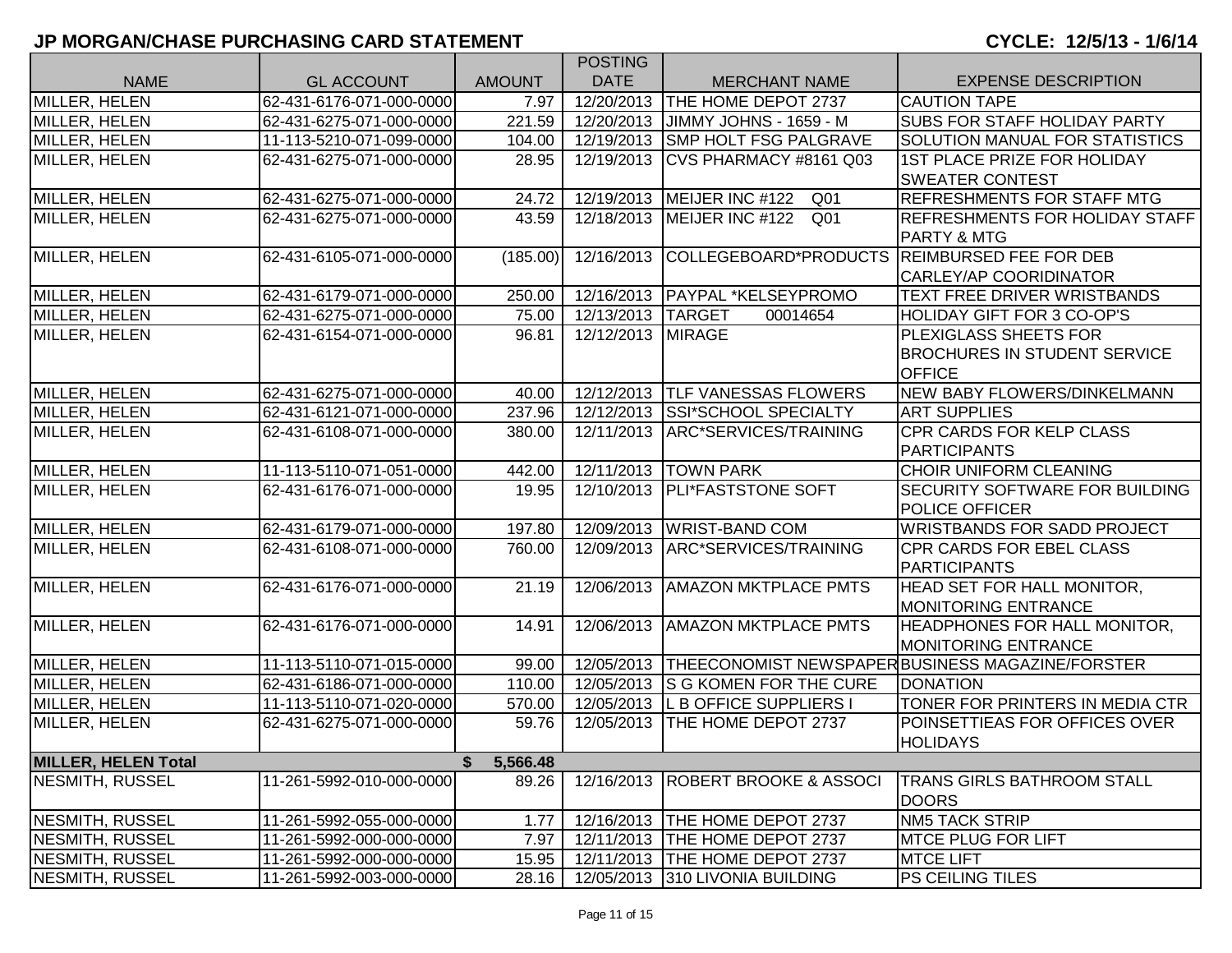|                                |                          |                | <b>POSTING</b>     |                                     |                                    |
|--------------------------------|--------------------------|----------------|--------------------|-------------------------------------|------------------------------------|
| <b>NAME</b>                    | <b>GL ACCOUNT</b>        | <b>AMOUNT</b>  | <b>DATE</b>        | <b>MERCHANT NAME</b>                | <b>EXPENSE DESCRIPTION</b>         |
| <b>NESMITH, RUSSEL Total</b>   |                          | 143.11         |                    |                                     |                                    |
| NOWICKI, MATTHEW               | 11-271-5730-000-000-0000 | 66.96          |                    | 12/20/2013   THE HOME DEPOT 2704    | <b>PARTS/SUPPLIES</b>              |
| <b>NOWICKI, MATTHEW Total</b>  |                          | 66.96          |                    |                                     |                                    |
| <b>OCONNOR, GAIL</b>           | 11-118-5110-000-951-0000 | 14.39          |                    | 12/23/2013 STAPLS7110353964000008   | <b>TEACHING AND TESTING</b>        |
| OCONNOR, GAIL                  | 11-118-5110-000-951-0000 | 28.78          |                    | 12/23/2013 STAPLS7110353964000007   | <b>TEACH AND TESTING</b>           |
| <b>OCONNOR, GAIL</b>           | 11-118-5110-000-951-0000 | 14.39          |                    | 12/23/2013 STAPLS7110353964000006   | <b>TEACHING TESTING</b>            |
| <b>OCONNOR, GAIL</b>           | 11-118-4910-000-951-0000 | 600.00         |                    | 12/23/2013   PAYPAL *JASEN          | <b>TEACHING AND TESTING</b>        |
| <b>OCONNOR, GAIL</b>           | 11-118-5110-000-951-0000 | 4.23           |                    | 12/19/2013 STAPLS7110353964000002   | <b>TEACH AND TESTING</b>           |
| <b>OCONNOR, GAIL</b>           | 11-118-5110-000-951-0000 | 39.74          |                    | 12/18/2013 STAPLS7110353964000005   | <b>TEACH AND TESTING</b>           |
| <b>OCONNOR, GAIL</b>           | 11-118-5110-000-951-0000 | 6.12           |                    | 12/18/2013 STAPLS7110353964000004   | TEACH AND TESTING                  |
| <b>OCONNOR, GAIL</b>           | 11-118-5110-000-951-0000 | 7.57           |                    | 12/18/2013 STAPLS7110353964000003   | TEACHING AND TESTING               |
| <b>OCONNOR, GAIL</b>           | 11-118-5110-000-951-0000 | 37.46          |                    | 12/18/2013 STAPLS7110353964000001   | <b>TEACHING AND TESTING</b>        |
| <b>OCONNOR, GAIL</b>           | 11-118-5110-000-952-0000 | 85.31          |                    | 12/17/2013 SSI*SCHOOL SPECIALTY     | <b>TEACHING SUPPLIES</b>           |
| OCONNOR, GAIL                  | 11-118-5110-000-952-0000 | 14.39          |                    | 12/16/2013 STAPLS7109977996000005   | TEACH AND TESTING                  |
| <b>OCONNOR, GAIL</b>           | 11-118-5110-000-952-0000 | 15.66          |                    | 12/16/2013 STAPLS7109977996000003   | TEACHING AND TESTING               |
| OCONNOR, GAIL                  | 11-118-5110-000-952-0000 | 9.49           |                    | 12/12/2013 STAPLS7109977996000007   | <b>TEACH AND TESTING</b>           |
| OCONNOR, GAIL                  | 11-118-5110-000-952-0000 | 8.27           |                    | 12/11/2013 STAPLS7109977996000006   | TEACHING AND TESTING               |
| <b>OCONNOR, GAIL</b>           | 11-118-5110-000-952-0000 | 11.92          |                    | 12/11/2013 STAPLS7109977996000004   | <b>TEACHING TESTING</b>            |
| <b>OCONNOR, GAIL</b>           | 11-118-5110-000-952-0000 | 41.23          |                    | 12/11/2013 STAPLS7109977996000002   | <b>TEACH AND TESTING</b>           |
| <b>OCONNOR, GAIL</b>           | 11-118-5110-000-952-0000 | 114.16         |                    | 12/11/2013 STAPLS7109977996000001   | <b>TEACH AND TESTING</b>           |
| <b>OCONNOR, GAIL</b>           | 11-118-5110-000-951-0000 | 88.53          |                    | 12/10/2013   DISCOUNT SCHOOL SUPPLY | <b>TEACHING AND TESTING</b>        |
| <b>OCONNOR, GAIL</b>           | 11-118-5110-000-952-0000 | 45.03          |                    | 12/09/2013   MEIJER INC #122 Q01    | <b>TEACHING AND TESTING</b>        |
| <b>OCONNOR, GAIL</b>           | 11-118-5110-000-951-0000 | 22.30          |                    | 12/06/2013 STAPLS7109803345000002   | <b>TEACH AND TESTING</b>           |
| <b>OCONNOR, GAIL</b>           | 11-118-5110-000-951-0000 | 184.10         |                    | 12/06/2013 STAPLS7109803345000001   | <b>TEACHING AND TESTING</b>        |
| <b>OCONNOR, GAIL</b>           | 11-118-5110-000-952-0000 | 42.20          |                    | 12/05/2013 STAPLS7109715131000002   | <b>TEACHING AND TESTING</b>        |
| <b>OCONNOR, GAIL</b>           | 11-118-5110-000-952-0000 | 8.20           |                    | 12/05/2013 STAPLS7109715131000001   | <b>TEACH AND TESTING</b>           |
| <b>OCONNOR, GAIL Total</b>     |                          | 1,443.47       |                    |                                     |                                    |
| QUITIQUIT, PAMELA              | 11-222-5990-012-000-0000 | 70.98          | 01/06/2014 STAPLES | 00107730                            | <b>OFFICE SUPPLIES</b>             |
| QUITIQUIT, PAMELA              | 62-431-6275-012-000-0000 | 1,039.17       |                    | 12/24/2013   FOLLETT LIBRARY RES    | <b>MEDIA CENTER BOOK ORDER</b>     |
| QUITIQUIT, PAMELA              | 11-222-5410-012-000-0000 | 1,126.00       |                    | 12/24/2013   FOLLETT LIBRARY RES    | <b>MEDIA CENTER BOOK ORDER</b>     |
| QUITIQUIT, PAMELA              | 62-431-6275-012-000-0000 | 10.90          |                    | 12/05/2013 BUSCH'S #1205            | <b>TITLE ONE MEETING</b>           |
| <b>QUITIQUIT, PAMELA Total</b> |                          | 2,247.05<br>\$ |                    |                                     |                                    |
| <b>RAIS, MICHELLE</b>          | 11-112-5110-065-052-0000 | 491.99         |                    | 12/20/2013 J W PEPPER               | SHEET MUSIC                        |
| <b>RAIS, MICHELLE</b>          | 11-112-5110-065-052-0000 | 144.49         |                    | 12/19/2013 J W PEPPER               | <b>SHEET MUSIC</b>                 |
| <b>RAIS, MICHELLE</b>          | 62-431-6238-065-000-0000 | 75.00          |                    | 12/16/2013 MICHIGAN MUSIC CONF      | <b>IMMC REGISTRATION</b>           |
| RAIS, MICHELLE                 | 62-431-6238-065-000-0000 | 8.78           | 12/12/2013 TARGET  | 00014654                            | <b>COLORED PAPER WAS PURCHASED</b> |
|                                |                          |                |                    |                                     | TO USE AS A SPECIAL EFFECT IN THE  |
|                                |                          |                |                    |                                     | 7TH GRADE WINTER CONCERT.          |
| <b>RAIS, MICHELLE</b>          | 11-112-5110-065-052-0000 | 19.99          | 12/09/2013         | <b>DSO THE MAX</b>                  | 2 CD WERE PURCHASED FOR            |
|                                |                          |                |                    |                                     | STUDENTS TO LISTEN TO IN CLASS.    |
| <b>RAIS, MICHELLE Total</b>    |                          | 740.25<br>\$   |                    |                                     |                                    |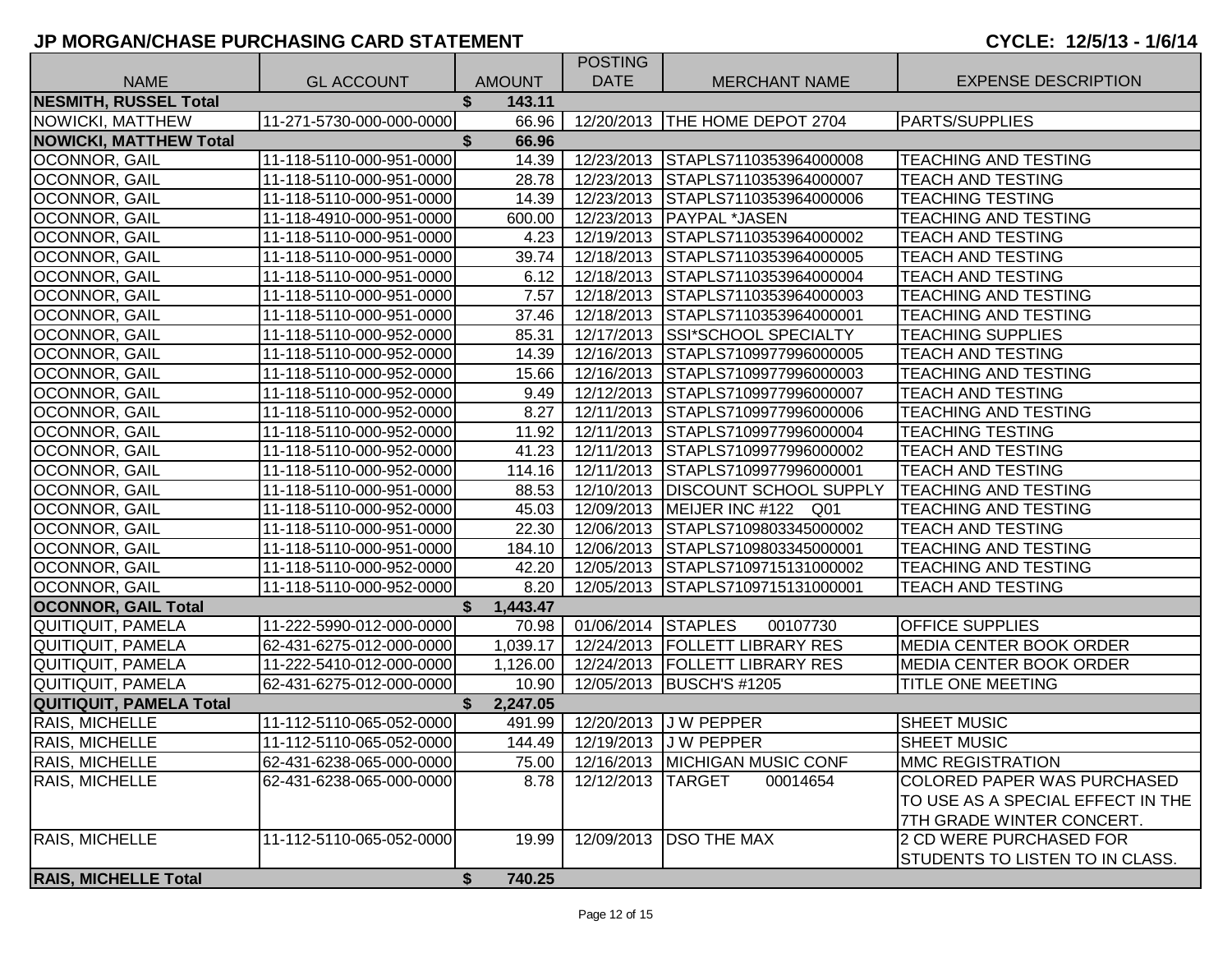|                                 |                          |               | <b>POSTING</b>     |                                   |                                                                     |
|---------------------------------|--------------------------|---------------|--------------------|-----------------------------------|---------------------------------------------------------------------|
| <b>NAME</b>                     | <b>GL ACCOUNT</b>        | <b>AMOUNT</b> | <b>DATE</b>        | <b>MERCHANT NAME</b>              | <b>EXPENSE DESCRIPTION</b>                                          |
| <b>REICHLEY, CARRIE</b>         | 11-111-5110-015-099-0000 | 111.24        | 12/19/2013         | <b>TARGET</b><br>00014654         | TABLECLOTHS FOR COMMUNITY<br><b>ROOM</b>                            |
| <b>REICHLEY, CARRIE</b>         | 11-111-5110-015-045-0000 | 71.96         |                    | 12/12/2013 LEARNING RESOURCES     | <b>ATTRIBUTE BLOCK SET</b>                                          |
| <b>REICHLEY, CARRIE</b>         | 11-111-5110-015-099-0000 | 29.80         | 12/11/2013         | SSI*SCHOOL SPECIALTY              | PENCIL TICONDEROGA LADDIE<br>W/ERASER, PK OF 12                     |
| <b>REICHLEY, CARRIE</b>         | 11-111-5110-015-099-0000 | 164.16        | 12/10/2013         | <b>SOUTHPAW ENTERPRISES I</b>     | <b>START RIGHT GRIP-25 PK</b>                                       |
| REICHLEY, CARRIE                | 11-111-5110-015-099-0000 | 317.39        | 12/05/2013         | <b>TOUGH SUPPLY</b>               | 2 KENWOOD 6 CHANNEL, TWO-WAY                                        |
|                                 |                          |               |                    |                                   | <b>RADIO WITH BATTERY</b>                                           |
| <b>REICHLEY, CARRIE Total</b>   |                          | \$<br>694.55  |                    |                                   |                                                                     |
| RODRIGUEZ, SANDRA               | 11-111-5110-013-025-0000 | 63.58         | 12/20/2013         | <b>AMAZON MKTPLACE PMTS</b>       | <b>RESOURCE ROOM BRAIN GYM TOOLS-</b><br><b>TEACHER ADDITON (2)</b> |
| RODRIGUEZ, SANDRA               | 11-111-5110-013-025-0000 | 153.55        | 12/19/2013         | <b>SSI*SCHOOL SPECIALTY</b>       | <b>STUDENT CUSHIONS - ABILITATION</b><br><b>DISC O THERAPUTIC</b>   |
| RODRIGUEZ, SANDRA               | 62-431-6275-013-000-0000 | 1,436.56      |                    | 12/10/2013   AMERICAN RED CROSS   | STUDENT COLLECTION FOR THE<br>PHILIPPINES - RED CROSS DONATION      |
| RODRIGUEZ, SANDRA               | 11-111-5110-013-025-0000 | 99.88         | 12/09/2013         | <b>AMAZON MKTPLACE PMTS</b>       | <b>REPLACEMENT BULB FOR</b><br><b>PROJECTOR IN THE GYM</b>          |
| <b>RODRIGUEZ, SANDRA Total</b>  |                          | 1,753.57      |                    |                                   |                                                                     |
| <b>SCHURIG, CLAIRE</b>          | 62-431-6122-071-000-0000 | 1.40          |                    | 12/05/2013 J W PEPPER             | MUSIC FOR FESTIVAL.                                                 |
| <b>SCHURIG, CLAIRE Total</b>    |                          | \$<br>1.40    |                    |                                   |                                                                     |
| SHPAKOFF, KATHLEEN              | 11-351-5990-000-953-0000 | 16.76         | 12/11/2013 TARGET  | 00014654                          | <b>TEACHING MATERIALS</b>                                           |
| SHPAKOFF, KATHLEEN              | 11-351-5990-000-953-0000 | 24.93         | 12/10/2013 TARGET  | 00003533                          | <b>TEACHING MATERIALS</b>                                           |
| <b>SHPAKOFF, KATHLEEN Total</b> |                          | \$<br>41.69   |                    |                                   |                                                                     |
| <b>SOVEL, SHEILA</b>            | 62-431-6355-031-000-0000 | 8.47          | 12/06/2013         | MICHAELS STORES 3744              | <b>CLASSROOM SUPPLIES</b>                                           |
| <b>SOVEL, SHEILA Total</b>      |                          | \$<br>8.47    |                    |                                   |                                                                     |
| SPRYS, CAROL                    | 62-431-6155-061-000-0000 | 144.22        |                    | 01/06/2014  DOMINO'S 1165         | TEAM MEAL PIZZA HOCKEY UP TRIP                                      |
| SPRYS, CAROL                    | 62-431-6155-061-000-0000 | 430.00        | 01/06/2014         | <b>THE SHELDEN GRILL</b>          | TEAM MEALS AT HOTEL FOR HOCKEY<br><b>TEAM UP TRIP</b>               |
| SPRYS, CAROL                    | 62-431-6155-061-000-0000 | 37.60         | 01/06/2014         | WAL-MART #2192                    | WATER ADN GATORADE FOR HOCKEY<br><b>TEAM</b>                        |
| SPRYS, CAROL                    | 62-431-6155-061-000-0000 | 576.00        |                    | 01/06/2014 QUINCYS RESTAURANT AND | <b>HOCKEY TEAM DINNER UP TRIP</b>                                   |
| <b>SPRYS, CAROL</b>             | 62-431-6104-061-000-0000 | 34.98         | 12/31/2013         | <b>BED BATH &amp; BEYOND #368</b> | <b>TABLECLOTHES</b>                                                 |
| <b>SPRYS, CAROL</b>             | 62-431-6128-061-000-0000 | 200.00        | 12/23/2013         | AMAZON.COM                        | <b>SKI JACKET</b>                                                   |
| <b>SPRYS, CAROL</b>             | 62-431-6104-061-000-0000 | 175.83        |                    | 12/19/2013 FARMER JOHN S GREENHOU | <b>CHRISTMAS FLOWERS FOR BOARD</b><br><b>OFFICE</b>                 |
| <b>SPRYS, CAROL</b>             | 62-431-6104-061-000-0000 | 12.35         | 12/17/2013         | USPS 25882001730407076            | MAILING LOST JACKET FROM MS<br><b>WRESTLING MEET</b>                |
| <b>SPRYS, CAROL</b>             | 62-431-6128-061-000-0000 | 235.52        |                    | 12/11/2013   AMAZON MKTPLACE PMTS | <b>SKI JACKET</b>                                                   |
| <b>SPRYS, CAROL</b>             | 11-293-5910-000-000-0000 | 143.15        | 12/11/2013 STAPLES | 00115659                          | <b>COMB BINDER</b>                                                  |
| SPRYS, CAROL                    | 11-293-5997-000-000-0000 | 364.55        |                    | 12/09/2013 ACD SPORTS             | <b>UNIFORMS</b>                                                     |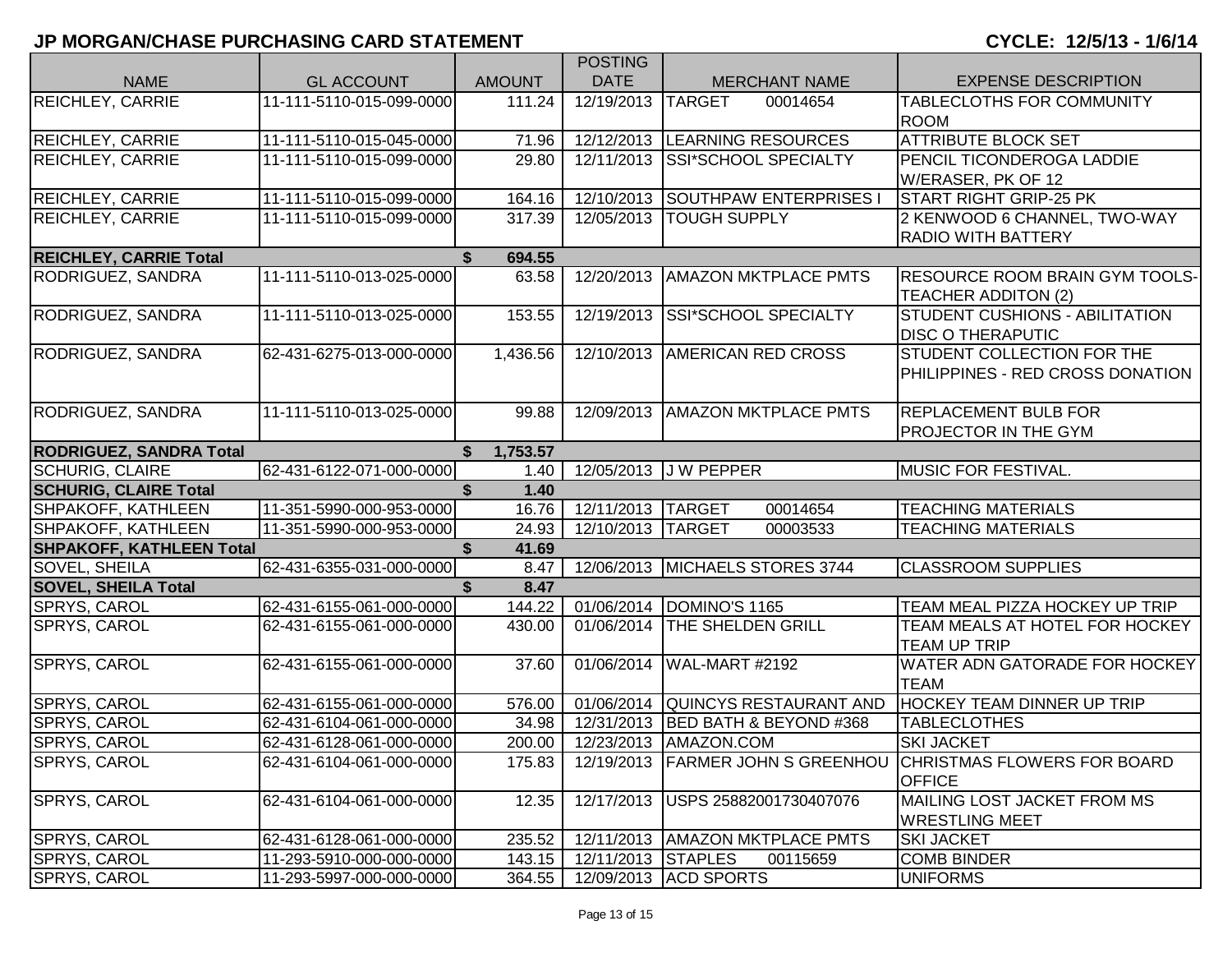|                                 |                          |                          | <b>POSTING</b>  |                                   |                                       |
|---------------------------------|--------------------------|--------------------------|-----------------|-----------------------------------|---------------------------------------|
| <b>NAME</b>                     | <b>GL ACCOUNT</b>        | <b>AMOUNT</b>            | <b>DATE</b>     | <b>MERCHANT NAME</b>              | <b>EXPENSE DESCRIPTION</b>            |
| SPRYS, CAROL                    | 62-431-6104-061-000-0000 | 47.20                    | 12/09/2013      | SAMSCLUB #6657                    | WATER, GATORADE, LUNCH                |
|                                 |                          |                          |                 |                                   | <b>SUPPLIES FOR TOURNEY</b>           |
| <b>SPRYS, CAROL</b>             | 11-293-7910-000-000-0000 | 47.96                    |                 | 12/06/2013 DICK'S CLOTHING&SPORTI | <b>STOPWATCHES</b>                    |
| SPRYS, CAROL                    | 11-293-5910-000-000-0000 | 251.70                   |                 | 12/06/2013 STAPLS7108258270000001 | COLOR PRINTER FOR BRIANS OFFICE       |
| <b>SPRYS, CAROL Total</b>       |                          | 2,701.06<br>$\mathbf{s}$ |                 |                                   |                                       |
| <b>TURNER, NANCY</b>            | 11-113-5110-000-000-8010 | 1,318.00                 | 01/06/2014      | <b>COMMITTEE FOR CHILDREN</b>     | <b>SS ED4 GRADE 5 KIT AND SECOND</b>  |
|                                 |                          |                          |                 |                                   | STEP MS GRADE 6-8 BUNDLE              |
| <b>TURNER, NANCY</b>            | 11-122-5110-055-191-0000 | 814.00                   |                 | 01/03/2014 RVRSIDE EDU *TESTING   | <b>IDA COMPLETE KIT</b>               |
| <b>TURNER, NANCY</b>            | 11-122-5990-000-191-0000 | 559.75                   |                 | 12/31/2013 SENSORYEDGE / FUN CARP | <b>CUBED CHAIRS FOR ECH PROGRAM</b>   |
| <b>TURNER, NANCY</b>            | 11-226-3220-000-000-0000 | 10.00                    | 12/23/2013      | <b>OAKLAND SCHOOLS-RC INT</b>     | <b>REGISTRATION FOR EVAL OF SLD</b>   |
|                                 |                          |                          |                 |                                   | <b>OVERVIEW WORKSHOP</b>              |
| TURNER, NANCY                   | 11-226-3220-000-000-0000 | 20.00                    | 12/23/2013      | <b>OAKLAND SCHOOLS-RC INT</b>     | <b>REGISTRATION FOR EVAL OF SLD</b>   |
|                                 |                          |                          |                 |                                   | <b>OVERVIEW WORKSHOP</b>              |
| TURNER, NANCY                   | 11-226-3220-000-000-0000 | 10.00                    | 12/23/2013      | OAKLAND SCHOOLS-RC INT            | <b>REGISTRATION FOR EVAL OF SLD</b>   |
|                                 |                          |                          |                 |                                   | <b>OVERVIEW WORKSHOP</b>              |
| <b>TURNER, NANCY</b>            | 11-226-3220-000-000-0000 | 20.00                    | 12/23/2013      | <b>OAKLAND SCHOOLS-RC INT</b>     | <b>REGISTRATION FOR EVAL OF SLD</b>   |
|                                 |                          |                          |                 |                                   | <b>OVERVIEW WORKSHOP</b>              |
| <b>TURNER, NANCY</b>            | 11-122-5110-014-194-0000 | 1,178.90                 |                 | 12/17/2013 ESPECIALNEEDS          | MSS TILT AND RECLINE SEATING          |
|                                 |                          |                          |                 |                                   | <b>SYSTEM FOR PRANA GIRI AT</b>       |
|                                 |                          |                          |                 |                                   | <b>PARKVIEW</b>                       |
| <b>TURNER, NANCY</b>            | 11-215-5110-000-031-0000 | 1,036.35                 |                 | 12/11/2013 NCS PEARSON            | CELF PRESCHOOL 2 COMPLETE KIT         |
|                                 |                          |                          |                 |                                   | AND CELF PRSCHL 2 SA                  |
| <b>TURNER, NANCY</b>            | 11-215-5110-000-031-0000 | 6,729.84                 | 12/11/2013      | <b>NCS PEARSON</b>                | CELF 5 ONLINE TESTING KITS FOR        |
|                                 |                          |                          |                 |                                   | <b>SPEACH PATHOLOGISTS</b>            |
| <b>TURNER, NANCY</b>            | 11-122-5110-055-191-0000 | (559.75)                 |                 | 12/11/2013 SENSORYEDGE / FUN CARP | <b>CUBED CHAIRS FOR ECH PROGRAM</b>   |
| <b>TURNER, NANCY</b>            | 11-122-5110-055-191-0000 | 559.75                   |                 | 12/10/2013 SENSORYEDGE / FUN CARP | <b>CUBED CHAIRS FOR ECH PROGRAM</b>   |
| <b>TURNER, NANCY</b>            | 11-226-5910-000-000-0000 | 27.80                    |                 | 12/05/2013 STAPLS7109065363000001 | <b>EMBOSSING SEAL FOR OFFICIAL</b>    |
|                                 |                          |                          |                 |                                   | <b>SPECIAL ED DOCUMENTS - TO MARK</b> |
|                                 |                          |                          |                 |                                   | DOCUMENTS OFFICIAL OR ORIGINAL.       |
| <b>TURNER, NANCY Total</b>      |                          | \$11,724.64              |                 |                                   |                                       |
| <b>VALENTINE, CYNTHIA</b>       | 11-271-5910-000-000-0000 | 4.29                     |                 | 12/23/2013 STAPLS7110629600000002 | <b>SUPPLIES</b>                       |
| <b>VALENTINE, CYNTHIA</b>       | 11-271-5910-000-000-0000 | 37.18                    |                 | 12/23/2013 STAPLS7110629600000001 | <b>SUPPLIES</b>                       |
| <b>VALENTINE, CYNTHIA</b>       | 11-271-3220-000-000-0000 | 90.00                    | 12/11/2013      | <b>OAKLAND SCHOOLS-RC INT</b>     | <b>WORSHEP</b>                        |
| <b>VALENTINE, CYNTHIA Total</b> |                          | \$<br>131.47             |                 |                                   |                                       |
| <b>VAUGHAN, ANGELA</b>          | 11-232-3220-000-000-0000 | 92.00                    |                 | 12/20/2013 NOVI CHAMBER OF COMME  | 2014 STATE OF THE CITY (NOVI)         |
|                                 |                          |                          |                 |                                   | <b>MEETING</b>                        |
| <b>VAUGHAN, ANGELA</b>          | 11-231-3220-000-000-0000 | (125.00)                 | 12/18/2013 MASB |                                   | MASB BOARD PRESIDENT WORKSHOP         |
|                                 |                          |                          |                 |                                   | (REFUND OF 12/9/13 - BD MEMBER        |
|                                 |                          |                          |                 |                                   | PAID)                                 |